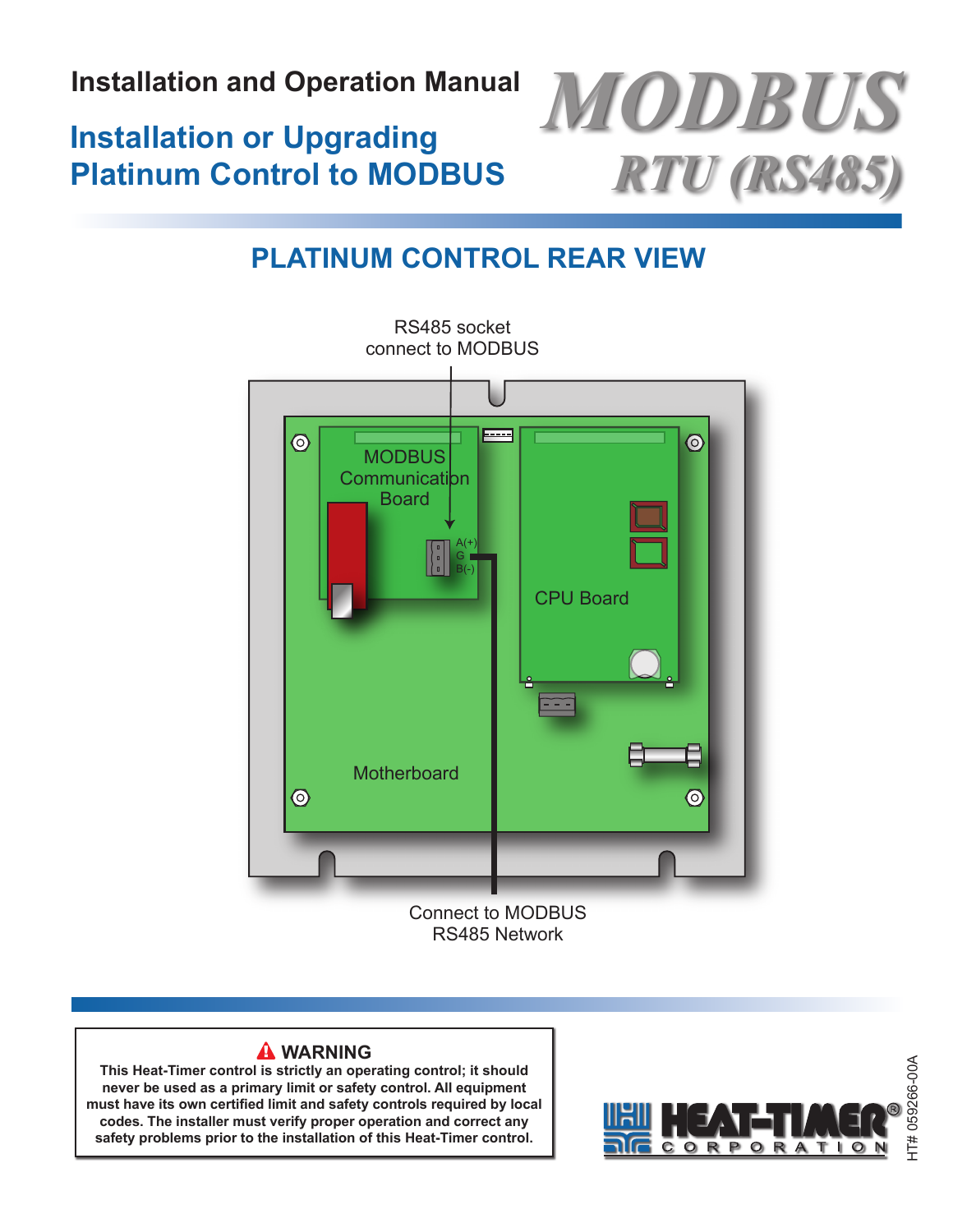## **COnTenT**

| MODBUS Communication Options (and a series of the series of the series of the series of the series of the series of the series of the series of the series of the series of the series of the series of the series of the seri |  |
|--------------------------------------------------------------------------------------------------------------------------------------------------------------------------------------------------------------------------------|--|
|                                                                                                                                                                                                                                |  |
|                                                                                                                                                                                                                                |  |
|                                                                                                                                                                                                                                |  |
|                                                                                                                                                                                                                                |  |
|                                                                                                                                                                                                                                |  |
|                                                                                                                                                                                                                                |  |
|                                                                                                                                                                                                                                |  |
|                                                                                                                                                                                                                                |  |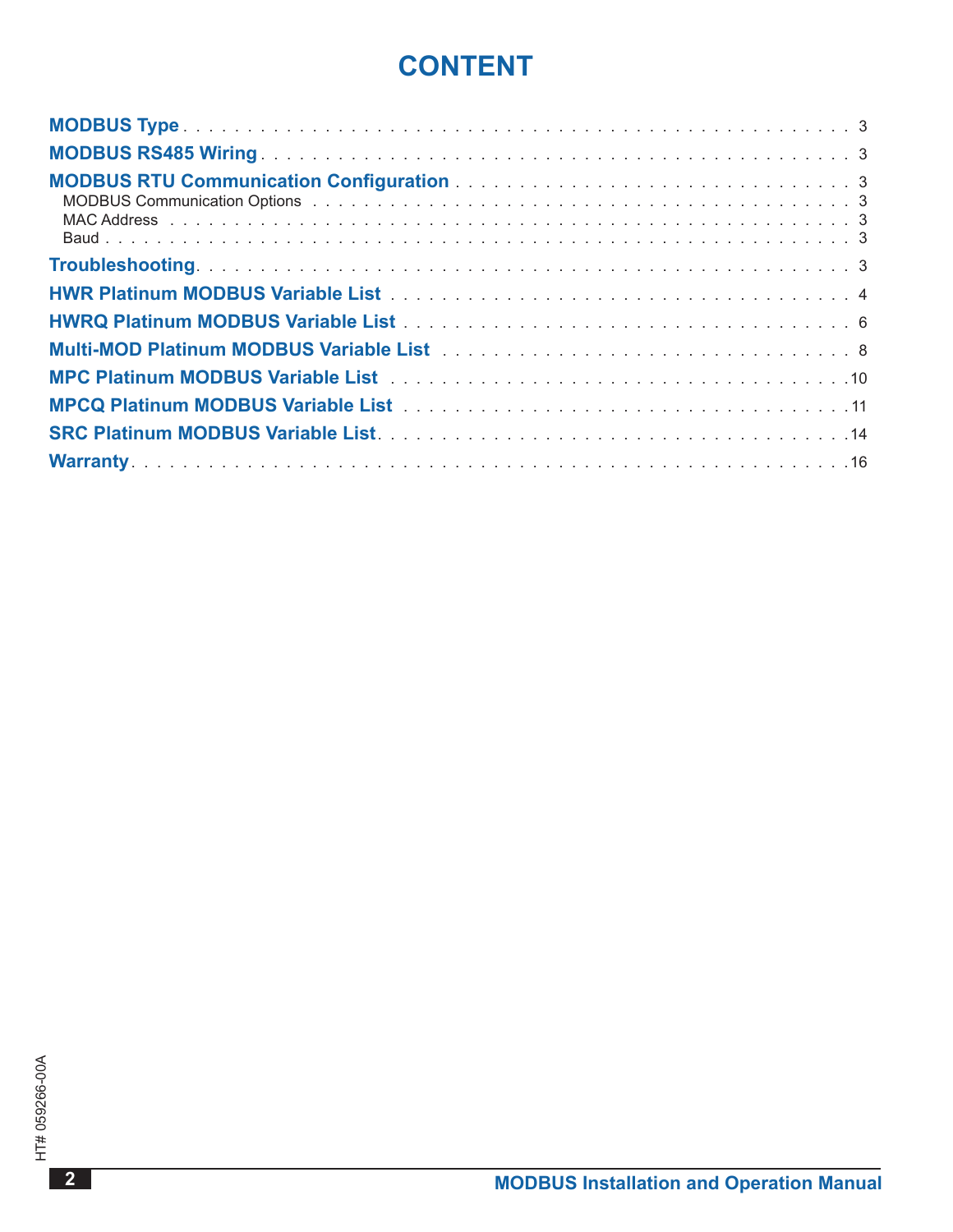### <span id="page-2-0"></span>**MODBUS TyPe**

- Heat-Timer Platinum controls can be ordered with or upgraded to MODBUS communication.
- The Platinum MODBUS communication uses RTU protocol and RS485 wiring.
- When upgrading a standard Platinum control to MODBUS communication, the CPU Board on the back of the Platinum control must be replaced. In addition, the MODBUS Communication Board must be installed. See "Platinum Control Rear View" on page 1.

### **MODBUS rS485 WIrIng**

- Heat-Timer Platinum control MODBUS communication uses a RS485 connection.
- Connect the RS485 to the back of the Platinum control's MODBUS Communication Board.
- Use 18 AWG Twisted-Pair cable. The cable length must not exceed 3500 feet.
- The Ground RS485 terminal (G) MUST be connected to the BMS RS485 Ground.

### **alerT**

DO NOT USE the RS485 Connector on the Motherboard for MODBUS communication . Use the RS485 Connector on the MODBUS Communication Board instead .

# **MODBUS rTU COMMUnICaTIOn COnfIgUraTIOn**

• If the Platinum control was purchased with or upgraded to a MODBUS communication, some of the following settings must be configured to guarantee proper communication.

### **MODBUS COMMUnICaTIOn OPTIOnS**

*SELECT: MENU/<Maintenance>/Network Settings* **Multi-MOD Platinum**

*SELECT: MENU/<Settings>/<More Settings>/<Remote Interface>/Network Settings* **All Other Platinum Controls**

• Before connecting the Platinum control to the MODBUS network, the user must set the following parameters according to the MODBUS Network Administrator's instructions.

### **MaC aDDreSS**

#### *Options:* **From 1 to 247 <b>Default:** 1

• This is a unique ID within the MODBUS network. It must be provided by the MODBUS Network Administrator.

#### **BaUD**

*Options:* **9600, 19200, 38400 <b>Default:** 9600

- The Baud determines the speed of communication.
- Both the Platinum control and BMS must use the same Baud rate.
- The communication is fixed to 8 Data Bits, No Parity, and 2 Stop Bits.

### **alerT**

MODBUS capable Platinum controls will display --NETWORK PANEL-on the 2nd row of the display when in screen saver mode .

# **TrOUBleSHOOTIng**

#### **If no communication is the symptom, check the following:**

- Make sure that RS485  $A(+)$  and  $B(-)$  terminals polarity is correct. Otherwise, there will be no communication.
- Both devices must have the same Baud rate. Successful communication depends on matching the Baud rate of both devices.
- Check that the RS485 G terminal is connected properly.

#### **If intermittent communication is the symptom, check the following:**

- Make sure that the communication cable is of the twisted-pair type.
- Reliable communication depends on the cable length and Baud rate used. Long cable length may require a lower Baud rate.



| -NETWORK SETTINGS- |       |
|--------------------|-------|
| MAC Address        |       |
| <b>I</b> - Baud    | 96.44 |
|                    |       |

| ----------                | $-$<br><br>$-$<br>٠<br>$\cdots$<br> | $\cdot$<br><br>$\cdots$<br><b>SEARCH SARA</b><br>٠<br><br><br><br> | ------   |
|---------------------------|-------------------------------------|--------------------------------------------------------------------|----------|
| $\cdots$                  |                                     | <br>$\cdots$                                                       | $\cdots$ |
| $\mathbf{L}_{\mathbf{L}}$ |                                     |                                                                    | $\cdots$ |

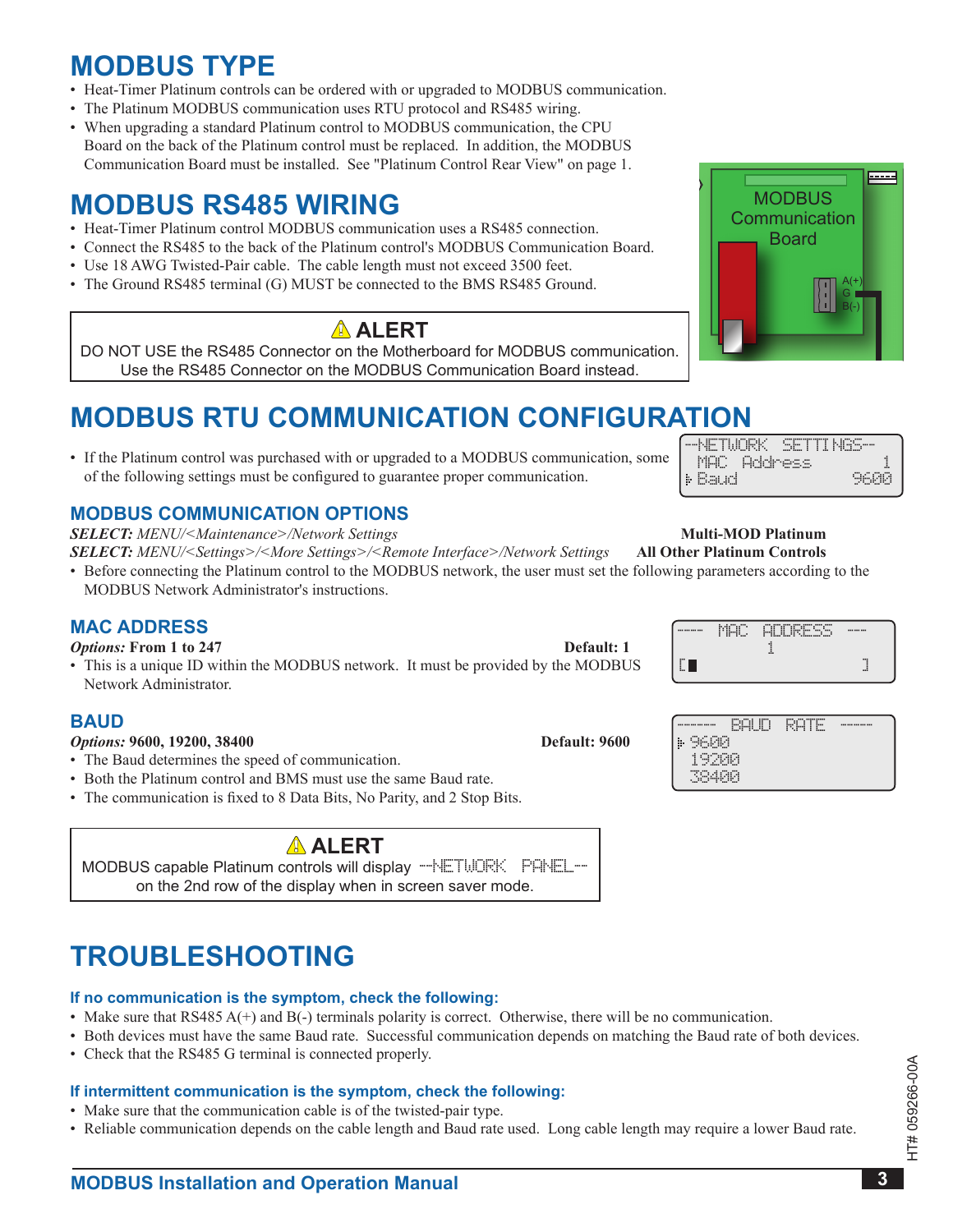### <span id="page-3-0"></span>**HWr PlaTInUM MODBUS VarIaBle lIST**

| <b>HWR REG /</b><br><b>VARIABLE#</b> | <b>DESCRIPTION</b>         | MULT <sup>+1</sup><br>(if not 1) | <b>UOM</b>             | <b>RANGE / STATES / SPECIAL</b><br><b>VALUES</b>                                               | <b>READ</b><br><b>ONLY</b> |
|--------------------------------------|----------------------------|----------------------------------|------------------------|------------------------------------------------------------------------------------------------|----------------------------|
| $1 - 3$                              | Model                      |                                  |                        | 6 Character string *3                                                                          | X                          |
| $4 - 13$                             | Serial Number              |                                  |                        | 20 Character string *3                                                                         | $\times$                   |
| 14                                   | Firmware Version           | 100                              |                        |                                                                                                | X                          |
| 15                                   | <b>Burner Differential</b> |                                  | °C, °F                 | $0 - 8$ °C, 0 - 15°F                                                                           |                            |
| 16                                   | <b>Boost Offset</b>        |                                  | °C, °F                 | $0 - 33^{\circ}$ C, $0 - 60^{\circ}$ F                                                         |                            |
| 17                                   | <b>Boost Mode</b>          |                                  |                        | 0=Off, 1=Vari Boost,<br>2=Vari-Boost + ESD                                                     |                            |
| 18,19                                | Bypass Time(4)             |                                  | <b>Minutes</b>         | $0 - 2,147,483,647$ <sup>+4</sup>                                                              | $\times$                   |
| 20                                   | <b>Burner</b>              |                                  |                        | $0=Off, 1=On$                                                                                  | X                          |
| 21                                   | <b>Bypass Mode</b>         |                                  |                        | 0=Auto, 1=Valve Close,<br>2=Valve Open / Bypass                                                |                            |
| 22                                   | <b>Outdoor Cutoff</b>      |                                  | °C, °F                 | $0 - 25^{\circ}$ C, 30 - 75 $^{\circ}$ F                                                       |                            |
| 23                                   | DHW Call Mode              |                                  |                        | 0=No Priority, 1= Priority                                                                     |                            |
| 24                                   | Day Light Saving           |                                  |                        | 0=Enable, 1=Disable                                                                            |                            |
| 25                                   | Sensor Fault Mode          |                                  |                        | 0=Output On, 1=Output Off                                                                      |                            |
| 26                                   | <b>Fast Cool Down</b>      |                                  |                        | 0=Minimum Water Temp, 1=Off                                                                    |                            |
| 27                                   | Sensor Type                |                                  |                        | $0 = ^{\circ}F$ , $1 = ^{\circ}C$                                                              |                            |
| 28                                   | Minimum Water Temp         |                                  | °C, °F                 | 21 - 71°C, 70 - 170°F                                                                          |                            |
| 29                                   | Outdoor Sensor             |                                  | °C, °F                 | $-40 - +122^{\circ}C$ , $-40 - +250^{\circ}F$<br>(32000 = Open, 32001 = Shorted) <sup>*2</sup> | X                          |
| 30                                   | <b>Outdoor Sensor Trim</b> |                                  | $^{\circ}C, ^{\circ}F$ | $-3 - +3$ °C, $-5 - +5$ °F                                                                     |                            |
| 31                                   | Offset Temperature         |                                  | °C, °F                 | $-22 - +22^{\circ}C$ , $-40 - +40^{\circ}F$                                                    |                            |
| 32                                   | Output Mode                |                                  |                        | 0=Burner, 1=Motorized Valve                                                                    |                            |
| 33                                   | Panel Date                 |                                  | Days since<br>1/1/1981 | $0 - 36500$                                                                                    |                            |
| 34                                   | Pump Run-On                |                                  | <b>Minutes</b>         | $0 - 60$                                                                                       |                            |
| 35                                   | Panel Time                 |                                  | Minutes since<br>0:00  | 0 - 1439, 1440=not set                                                                         |                            |
| 36                                   | Pump                       |                                  |                        | $0=Off, 1=On$                                                                                  | $\mathsf X$                |
| 37                                   | <b>Reset Ratio</b>         |                                  |                        | $0=1:3, 1=1:2, 2=1:1.5, 3=1:1.25,$<br>$4=1:1, 5=1.25:1, 6=1.5:1, 7=2:1,$<br>$8=3:1, 9=4:1$     |                            |
| 38 through 93                        | Day/Night Schedules        |                                  | Minutes since<br>0:00  | 0 - 1439, 1440=empty schedule                                                                  |                            |
| 94                                   | Season                     |                                  |                        | 0=Winter, 1=Summer                                                                             |                            |
| 95                                   | Night Setback Temp         |                                  | °C, °F                 | $-44 - 0$ °C, $-80 - 0$ °F                                                                     |                            |
| 96                                   | Day Night Shift            |                                  |                        | 0=ToDay, 1=ToNight,<br>2=ExtendDay, 3= Resync                                                  |                            |
| 97                                   | System Sensor              |                                  | °C, °F                 | $-40 - +122$ °C, $-40 - +250$ °F<br>(32000=Open, 32001=Shorted) *2                             | X                          |
| 98                                   | System Sensor Trim         |                                  | °C, °F                 | $-3 - +3$ °C, $-5 - +5$ °F                                                                     |                            |
| 99                                   | <b>Calculated Target</b>   |                                  | °C, °F                 | $0 - 116^{\circ}$ C, $0 - 240^{\circ}$ F                                                       | X                          |
| 100                                  | Motorized Valve            |                                  |                        | 0=Inactive, 1=Closing,<br>2=Opening                                                            | X                          |
| 101                                  | Max Target Temp            |                                  | °C, °F                 | $32 - 116^{\circ}$ C, 90 - 240 $^{\circ}$ F                                                    |                            |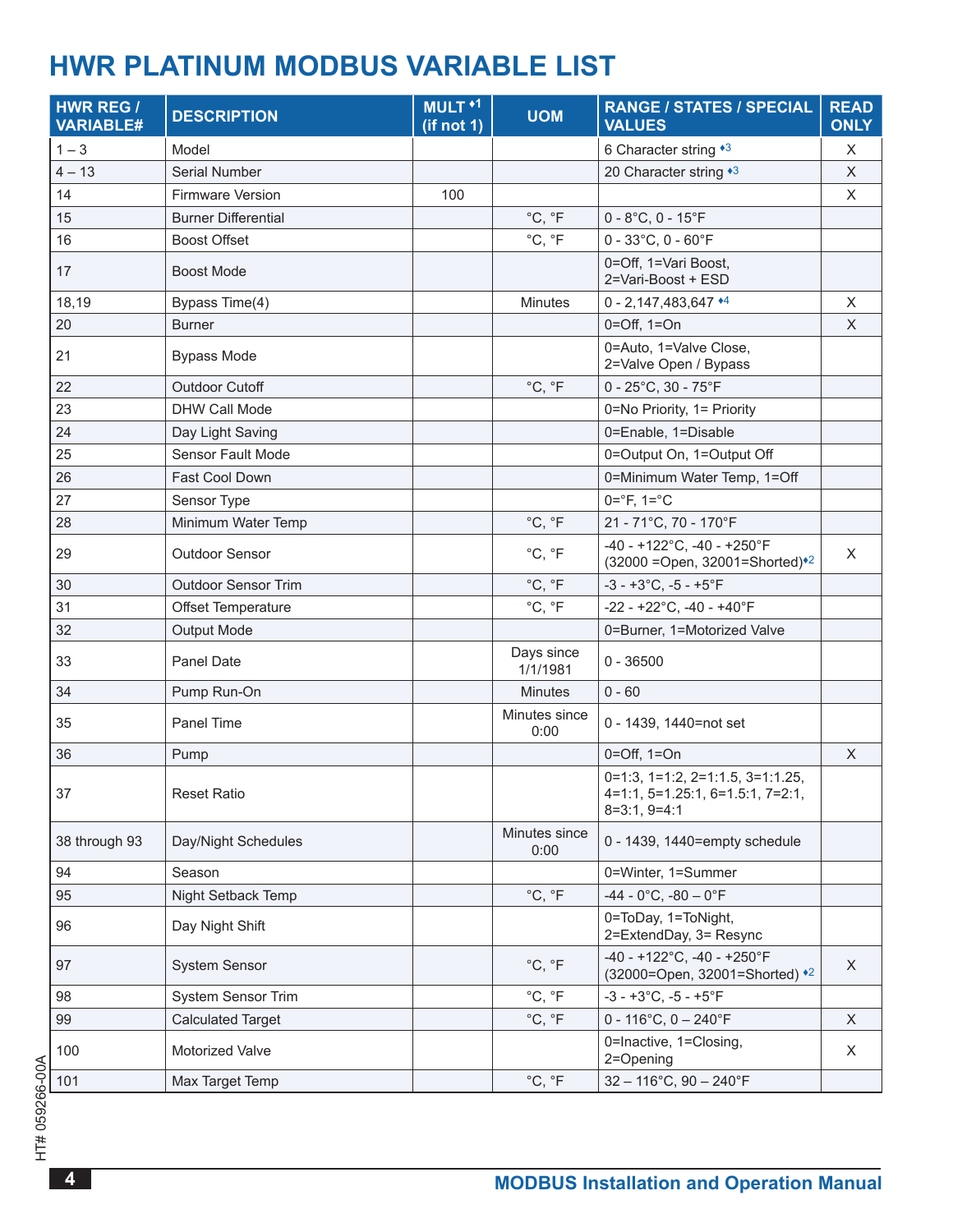#### **HWR Platinum Notes**

- <span id="page-4-0"></span>**♦1** If specified, divide a read value by this to obtain the actual value – Multiply desired value by this before writing .
- <span id="page-4-3"></span>**♦2** For variables that specify them, if a read value is a special value (32000 - 32005), do not divide by 'MULT' .
- <span id="page-4-1"></span>◆3 Strings are packed 2 characters per register, most significant byte first.
- <span id="page-4-2"></span>**♦4** Multi-register values are stored *big endian* (first register x 65536 + second register = value) .

**Note:** All variables are stored as 'Holding Registers'. MODBUS functions :

- 'Read Holding Registers' (function code 3),
- 'Write Single Register' (function code 6),
- and 'Write Multiple Registers' (function code 16) are supported .
- **note:** All variables with multiple UOM's depend upon the value of 'Input Mode' to determine which to use .
- **note:** Use 'Burner Differential' and 'Burner' when 'Output Mode' is set to Burner .
- Use 'Valve' when 'Output Mode' is set to Motorized Valve.
- **Note:** Use 'Boost' when 'Boost Mode' is set to Vari Boost or Vari Boost + ESD.
- **note:** The HWR Platinum has a schedule, which is 7-days, 4 day/night pairs per day . For example: Register 38 is the first DAY schedule of Monday; Register 39 is the first NIGHT schedule of Monday; Register 46 is the first DAY schedule of Tuesday; Register 47 is the first NIGHT schedule of Tuesday and so on .
- **note:** Use HWR Platinum Installation and Operation manual for supplementary information .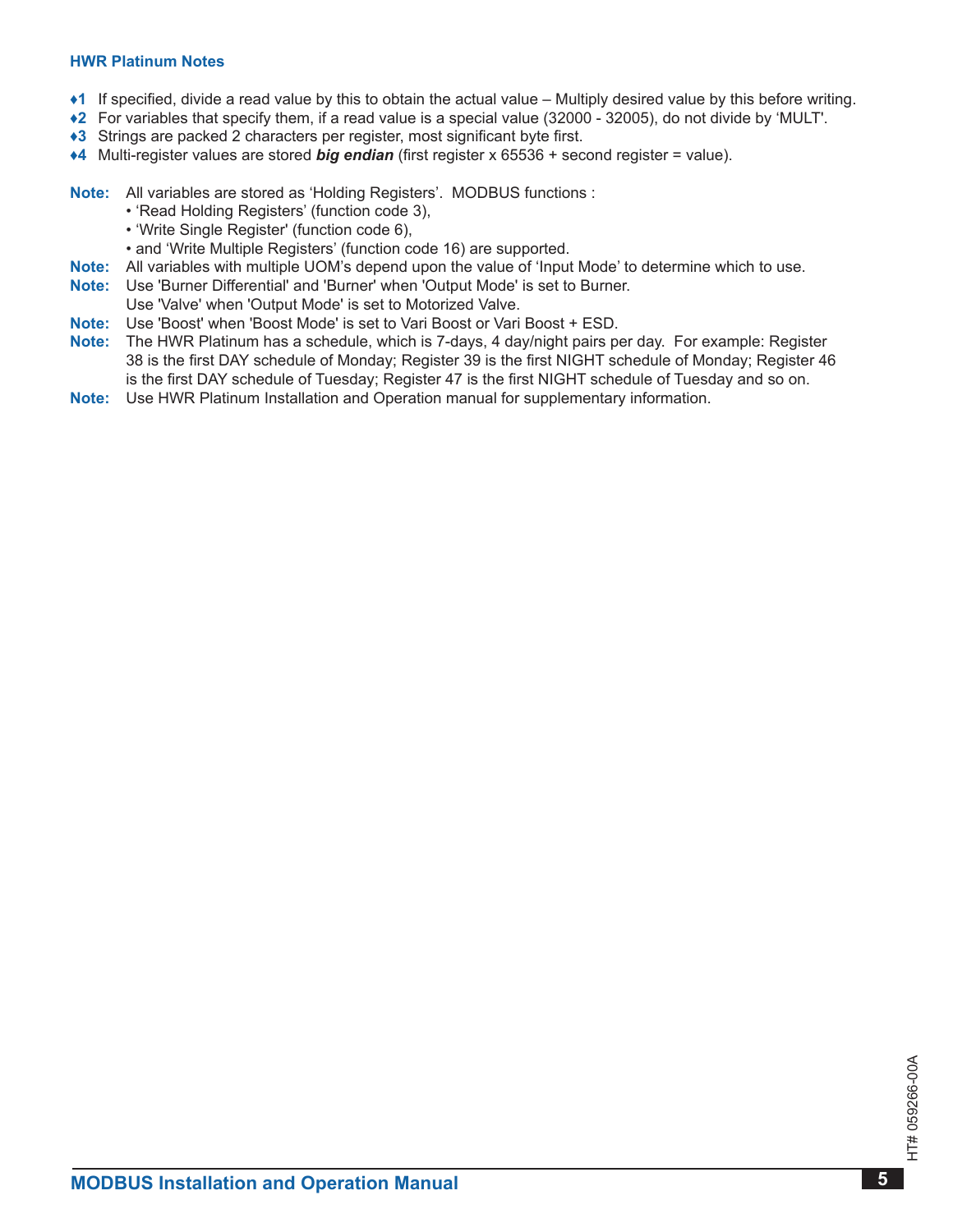## <span id="page-5-0"></span>**HWrQ PlaTInUM MODBUS VarIaBle lIST**

| <b>HWRQ REG /</b><br><b>VARIABLE#</b> | <b>DESCRIPTION</b>                                             | MULT <sup>+1</sup><br>(if not 1) | <b>UOM</b>                                                                                   | <b>RANGE / STATES / SPECIAL</b><br><b>VALUES</b>                                                                      | <b>READ</b><br><b>ONLY</b> |
|---------------------------------------|----------------------------------------------------------------|----------------------------------|----------------------------------------------------------------------------------------------|-----------------------------------------------------------------------------------------------------------------------|----------------------------|
| $1 - 3$                               | Model                                                          |                                  |                                                                                              | 6 Character string *3                                                                                                 | X                          |
| $4 - 13$                              | Serial Number                                                  |                                  |                                                                                              | 20 Character string *3                                                                                                | X                          |
| 14                                    | Firmware Version                                               | 100                              |                                                                                              |                                                                                                                       | X                          |
| 15                                    | <b>Boost Offset</b>                                            |                                  | °C, °F                                                                                       | $0 - 33^{\circ}$ C, $0 - 60^{\circ}$ F                                                                                |                            |
| 16                                    | <b>Boost Mode</b>                                              |                                  |                                                                                              | 0=Off, 1=Vari Boost,<br>2=Vari Boost + ESD                                                                            |                            |
| 17,18                                 | <b>Bypass Time</b>                                             |                                  | <b>Minutes</b>                                                                               | $0 - 2,147,483,647$ <sup>*4</sup>                                                                                     | X                          |
| 19 through 50                         | <b>Boiler Status</b>                                           |                                  | (BTYPE=0) <sup>®</sup><br>$(BTYPE=1)$ <sup>®</sup><br>$(BTYPE=2)$ <sup>®</sup><br>(BTYPE=3)® | $0=Off, 1=On$<br>0=Off, 1=Low, 2=High<br>0=Off, 1=Low, 2=Med, 3=High,<br>0=Off, 1=Low, 2=MLow, 3=Mhigh,<br>$4 =$ High | X                          |
| 51                                    | Boiler Type. See"HWRQ Platinum<br>Boiler Type Table" on page 7 |                                  |                                                                                              | 0=On/Off, 1=2-Stage, 2=3-Stage,<br>3=4-Stage                                                                          |                            |
| 52                                    | <b>Bypass Mode</b>                                             |                                  |                                                                                              | 0=Auto, 1=Bypass                                                                                                      |                            |
| 53 through 84                         | <b>Extension Panel Stage</b><br><b>Communication Error</b>     |                                  |                                                                                              | $0 =$ "", $1 = C/E$                                                                                                   | X                          |
| 85                                    | <b>Control Mode</b>                                            |                                  |                                                                                              | 0=Reset, 1=Set Point                                                                                                  |                            |
| 86                                    | Outdoor Cut-off                                                |                                  | °C, °F                                                                                       | $0 - 25^{\circ}$ C, 30 - 75 $^{\circ}$ F                                                                              |                            |
| 87                                    | <b>DHW Call Mode</b>                                           |                                  |                                                                                              | 0=No Priority, 1= Priority                                                                                            |                            |
| 88                                    | Day Light Saving                                               |                                  |                                                                                              | 0=Enable, 1=Disable                                                                                                   |                            |
| 89                                    | <b>Sensor Fault Mode</b>                                       |                                  |                                                                                              | 0=Stages On, 1=Stages Off                                                                                             |                            |
| 90                                    | Fast Cool Down                                                 |                                  |                                                                                              | 0=Minimum Target Temp, 1=Off                                                                                          |                            |
| 91                                    | Sensor Type                                                    |                                  |                                                                                              | 0=°F Sensor, 1=°C Sensor                                                                                              |                            |
| 92                                    | Lead Boiler                                                    |                                  |                                                                                              | See"HWRQ Platinum Boiler Type<br>Table" on page 7                                                                     |                            |
| 93 through 124                        | Lockout Input                                                  |                                  |                                                                                              | 0=(inactive), 1=L/O                                                                                                   | X                          |
| 125                                   | Logic Mode                                                     |                                  |                                                                                              | $0 = PID$ , $1 = OSS$                                                                                                 |                            |
| 126                                   | Last Stage Hold                                                |                                  | °C, °F                                                                                       | $0 - 17^{\circ}$ C, 0 - 30 $^{\circ}$ F                                                                               |                            |
| 127                                   | Min Runtime                                                    |                                  | <b>Minutes</b>                                                                               | $1 - 60$                                                                                                              |                            |
| 128                                   | Min Water Temp                                                 |                                  | °C, °F                                                                                       | 21 - 77°C, 70 - 170°F                                                                                                 |                            |
| 129 through 160                       | <b>Boiler Mode</b>                                             |                                  |                                                                                              | 0=Auto, 1=Standby, 2=Off, 3=On                                                                                        |                            |
| 161                                   | <b>Total Boilers</b>                                           |                                  |                                                                                              | $1 - 32 / (BTYPE+1)$                                                                                                  |                            |
| 162                                   | <b>Outdoor Sensor</b>                                          |                                  | °C, °F                                                                                       | $-40 - 121^{\circ}$ C, $-40 - +250^{\circ}$ F<br>(32000=Open, 32001=Shorted)*2                                        | X                          |
| 163                                   | <b>Outdoor Sensor Trim</b>                                     |                                  | °C, °F                                                                                       | $-3 - +3$ °C, $-5 - +5$ °F                                                                                            |                            |
| 164                                   | Offset Temp                                                    |                                  | °C, °F                                                                                       | $-22 - +22^{\circ}C$ , $-40 - +40^{\circ}F$                                                                           |                            |
| 165                                   | Panel Date                                                     |                                  | Days since<br>1/1/1981                                                                       | $0 - 36500$                                                                                                           |                            |
| 166                                   | Pump Run-On                                                    |                                  | <b>Minutes</b>                                                                               | $0 - 60$                                                                                                              |                            |
| 167                                   | Panel Time                                                     |                                  | <b>Minutes</b><br>since 0:00                                                                 | $0 - 1439$ , 1440=not set                                                                                             |                            |
| 168                                   | Pump                                                           |                                  |                                                                                              | $0 = \text{Off}, 1 = \text{On}$                                                                                       | X                          |
| 169                                   | <b>Purge Delay</b>                                             |                                  | <b>Minutes</b>                                                                               | $0 - 10$                                                                                                              |                            |
| 170                                   | <b>Reset Ratio</b>                                             |                                  |                                                                                              | $0=1:3, 1=1:2, 2=1:1.5, 3=1:1.25,$<br>4=1:1, 5=1.25:1, 6=1.5:1, 7=2:1,<br>$8=3:1, 9=4:1$                              |                            |
| 171                                   | <b>Reaction Time</b>                                           |                                  | Minutes                                                                                      | $1 - 10$                                                                                                              |                            |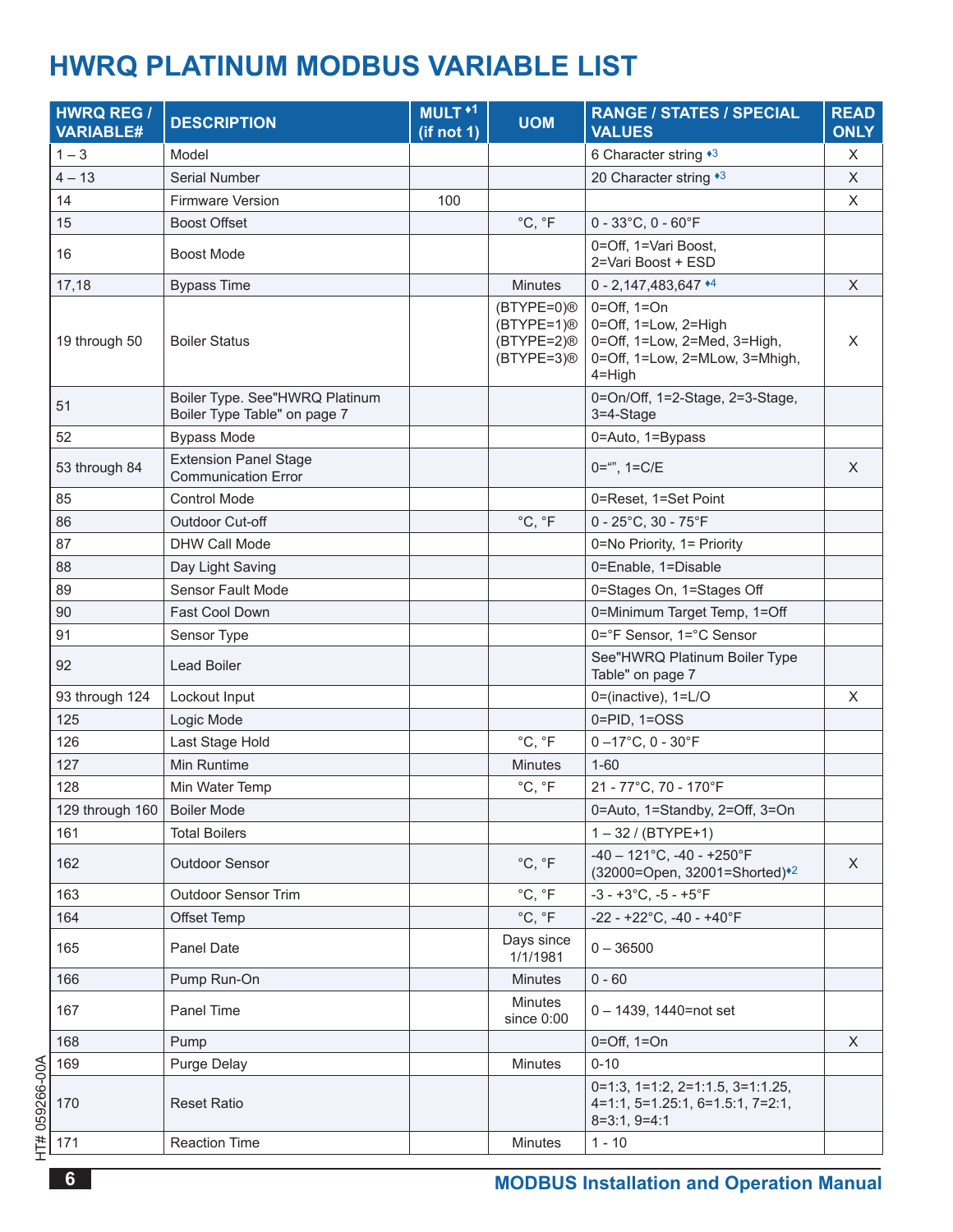| <b>HWRQ REG /</b><br><b>VARIABLE#</b> | <b>DESCRIPTION</b>                | MULT <sup>+1</sup><br>(if not 1) | <b>UOM</b>                     | <b>RANGE / STATES / SPECIAL</b><br><b>VALUES</b>                  | <b>READ</b><br><b>ONLY</b> |
|---------------------------------------|-----------------------------------|----------------------------------|--------------------------------|-------------------------------------------------------------------|----------------------------|
| 172                                   | Lead Stage Rotation Mode          |                                  |                                | 0=Time, 1=Manual, 2=FOFO<br>(No FOFO for 'Logic Mode'=OSS)        |                            |
| 173                                   | <b>Periodic Rotation Interval</b> |                                  | <b>Hours</b>                   | $1 - 999$                                                         |                            |
| 174 through 229                       | Day/Night Schedules               |                                  | <b>Minutes</b><br>since $0:00$ | $0 - 1439$ , 1440=not set                                         |                            |
| 230                                   | Season                            |                                  |                                | 0=Winter, 1=Summer                                                |                            |
| 231                                   | Sequence                          |                                  |                                | 0=Lo/Hi/Lo/Hi, 1=Lo/Lo/Hi/Hi                                      |                            |
| 232                                   | Night Setback Temp                |                                  | °C, °F                         | $-44 - 0$ °C, $-80 - 0$ °F                                        |                            |
| 233                                   | Set point                         |                                  | °C, °F                         | 21 - 116°C, 70 - 240°F,                                           |                            |
| 234                                   | Day Night Shift                   |                                  |                                | 0=To-Day, 1= To-Night,<br>3=To-Schedule, 2=Extend-Day,            |                            |
| 235                                   | <b>Standby Delay</b>              |                                  | <b>Minutes</b>                 | $1 - 60$                                                          |                            |
| 236                                   | <b>System Sensor</b>              |                                  | °C, °F                         | $-40 - 121$ °C, $-40 - +250$ °F<br>(32000=Open, 32001=Shorted) *2 | X                          |
| 237                                   | <b>System Sensor Trim</b>         |                                  | °C, °F                         | $-3 - +3$ °C, $-5 - +5$ °F                                        |                            |
| 238                                   | <b>Calculated Target</b>          |                                  | $^{\circ}C, ^{\circ}F$         | 0 - 116°C, 0 - 240°F (32003 - Off) $*$ <sup>2</sup>               | $\times$                   |
| 239                                   | 'Throttle Range' Range            |                                  | $^{\circ}$ C, $^{\circ}$ F     | $1 - 11^{\circ}C$ , 2 - 20 $^{\circ}F$                            |                            |
| 240                                   | Max Target Temp                   |                                  | $^{\circ}$ C, $^{\circ}$ F     | $32 - 116^{\circ}$ C, 90 - 240 $^{\circ}$ F                       |                            |

#### <span id="page-6-3"></span>**HWrQ Platinum Boiler Type Table**

|               | Boiler Type $LEAD - Special value (Up to Total Boilers - 1)$           |
|---------------|------------------------------------------------------------------------|
|               | 0 – 31 ▶ 'A', 'B', 'C', …, 'X', 'Y', 'Z', 'a', 'b', 'c', 'd', 'e', 'f' |
|               | 0 – 15 ► 'AB', 'CD', 'EF', …, 'WX', 'YZ', 'ab', 'cd', 'ef'             |
| $\mathcal{P}$ | 0 – 9 ▶ 'ABC', 'DEF', 'GHI', , 'STU', 'VWX', 'abc', 'def'              |
|               | 0-7 ► 'ABCD', 'EFGH', 'IJKL', 'MNOP', 'QRST', 'UVWX', 'abcd', 'efgh'   |

#### **HWrQ Platinum notes**

- <span id="page-6-0"></span>**♦1** If specified, divide a read value by this to obtain the actual value – Multiply desired value by this before writing .
- <span id="page-6-4"></span>**♦2** For variables that specify them, if a read value is a special value (32000 - 32005), do not divide by 'MULT' .
- <span id="page-6-1"></span>◆3 Strings are packed 2 characters per register, most significant byte first.
- <span id="page-6-2"></span>**♦4** Multi-register values are stored *big endian* (first register x 65536 + second register = value) .

**Note:** All variables are stored as 'Holding Registers'. MODBUS functions :

- 'Read Holding Registers' (function code 3),
- 'Write Single Register' (function code 6),
- and 'Write Multiple Registers' (function code 16) are supported .
- **note:** All variables with multiple UOM's depend upon the value of 'Input Mode' to determine which to use .
- **note:** Use 'Burner Differential' and 'Burner' when 'Output Mode' is set to Burner .
- Use 'Valve' when 'Output Mode' is set to Motorized Valve.
- **Note:** Use 'Boost' when 'Boost Mode' is set to Vari Boost or Vari Boost + ESD.
- **note:** 'Boiler Status' range changes with 'Boiler Type' . For example: when 'Boiler Type' is set to 0, 'Boiler Status' range is 0 to 1; when 'Boiler Type' is set to 1, 'Boiler Status' range is 0 to 2
- **note:** Use 'Last Stage Hold', 'Min Runtime', 'Offset', 'Purge', 'Reset Ratio', 'Reaction Time', 'Standby Delay' when 'Logic Mode' is set to 0.
- **note:** Use 'Reaction Time' when 'Lead Stage Rotation Mode' is set to 0 .
- **Note:** Use 'Throttle Range' when 'Logic Mode' is set to 1.
- **note:** Use 'Max Target' when 'Control Mode' is set to 0 .
- **note:** The HWRQ Platinum has a schedule, which is 7-days, 4 day/night pairs per day . For example: Register 38 is the first DAY schedule of Monday; Register 39 is the first NIGHT schedule of Monday; Register 46 is the first DAY schedule of Tuesday; Register 47 is the first NIGHT schedule of Tuesday and so on .
- **note:** Use HWRQ Platinum Installation and Operation manual for supplementary information .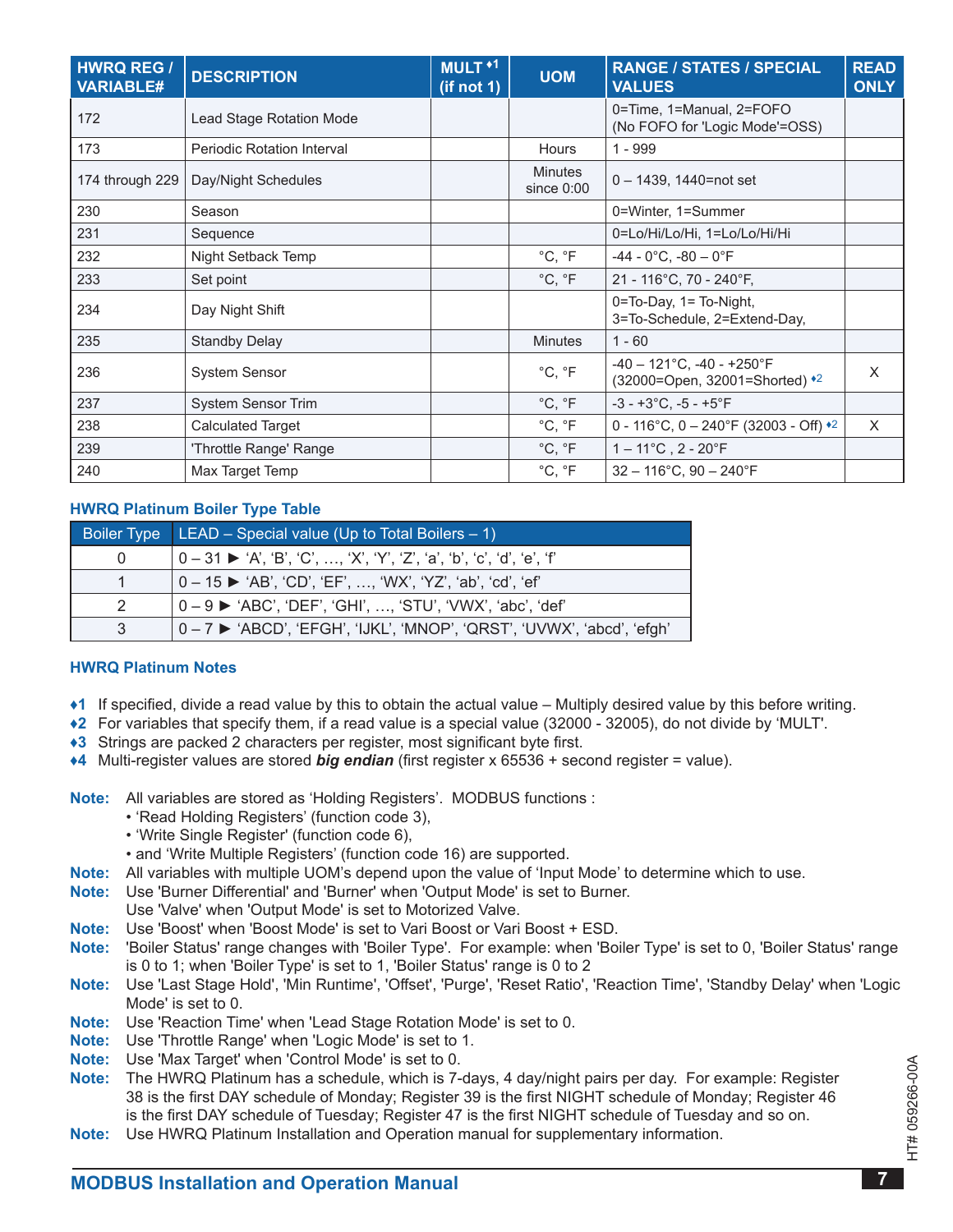# <span id="page-7-0"></span>**MUlTI-MOD PlaTInUM MODBUS VarIaBle lIST**

| <b>Multi-MOD</b><br>REG /<br><b>VARIABLE#</b> | <b>DESCRIPTION</b>                                           | MULT <sup>+1</sup><br>(if not 1) | <b>UOM</b>                                | <b>RANGE / STATES / SPECIAL</b><br><b>VALUES</b>                                                                              | <b>READ</b><br><b>ONLY</b> |
|-----------------------------------------------|--------------------------------------------------------------|----------------------------------|-------------------------------------------|-------------------------------------------------------------------------------------------------------------------------------|----------------------------|
| $1 - 3$                                       | Model                                                        |                                  |                                           | 6 Character string *3                                                                                                         | X                          |
| $4 - 13$                                      | Serial Number                                                |                                  |                                           | 20 Character string *3                                                                                                        | $\mathsf X$                |
| 14                                            | Firmware Version                                             | 100                              |                                           |                                                                                                                               | X                          |
| $(15-16)$ through<br>$(53-54)$ <sup>+4</sup>  | Stage Run-Time *4 (Stages 1-20)<br>(Two registers per stage) |                                  | <b>Minutes</b>                            | $0 - 2,147,483,647$ <sup>*4</sup>                                                                                             | X                          |
| 55                                            | <b>Outdoor Cutoff Temp</b>                                   |                                  | °C, °F                                    | $-6 - 38^{\circ}$ C (-7=OFF, 39=ON)<br>20 - 100°F (19=OFF, 101=ON)                                                            |                            |
| 56 through<br>75                              | Ignition Level(Stages 1-20)                                  |                                  | $\frac{0}{0}$                             | $1 - 50$                                                                                                                      |                            |
| 76                                            | <b>Modulation Gain</b>                                       | 20                               | none                                      | $-10 - +10$ (non process),<br>1.0 - 10.0 (process temp),<br>0.25 - 20.0(process psi)                                          |                            |
| $77 \,$                                       | Heat/Cool Mode                                               |                                  |                                           | 0=heat, 1=cool                                                                                                                |                            |
| 78                                            | High Fire Hold                                               |                                  | <b>Minutes</b>                            | $0 - 60$                                                                                                                      |                            |
| 79                                            | Input Mode                                                   |                                  |                                           | $0 = ^{\circ}F$ , $1 = ^{\circ}C$ ,<br>2=15psi, 3=30psi, 4=100psi,<br>5=200psi, 6=300psi,<br>7=HWR,<br>8=Reset °F, 9=Reset °C | X                          |
| 80                                            | Lead Stage                                                   |                                  |                                           | $0 - 19 = A - T$                                                                                                              |                            |
| 81                                            | Pre-purge Delay                                              | 10                               | <b>Minutes</b>                            | $0.0 - 10.0$                                                                                                                  |                            |
| 82 through<br>101                             | Lockout Input(Stages 1-20)                                   |                                  |                                           | $0 = (inactive),$<br>1=Lockout,<br>2=Comm Error                                                                               | X                          |
| 102                                           | Last Stage Hold                                              | 10                               | Psi,<br>Psi,<br>$^{\circ}C,$<br>$\circ$ F | $0 - 3.0$ psi<br>0 - 30psi,<br>$^{\circ}C,$<br>$\circ$ F                                                                      |                            |
| 103 through<br>122                            | Manual Modulation Level(Stages 1-20)                         |                                  | $\%$                                      | $0 - 100$                                                                                                                     |                            |
| 123                                           | Maximum Stages                                               |                                  | none                                      | $4 - 20$                                                                                                                      | $\mathsf X$                |
| 124                                           | Minimum Target                                               |                                  | $^{\circ}C,$<br>$\mathsf{P}$              | $21 - 68^{\circ}$ C,<br>70 - 180°F                                                                                            |                            |
| 125 through<br>144                            | Stage Mode(Stages 1-20)                                      |                                  |                                           | 0=Auto, 1=Standby, 2=Manual,<br>$3=Off, 4=On$                                                                                 |                            |
| 145 through<br>164                            | Modulation Start Point(Stages 1-20)                          |                                  | $\%$                                      | $0 - 99$                                                                                                                      |                            |
| 165 through<br>184                            | Modulation Output Trim(Stages 1-20)                          | 10                               | none                                      | $-1.0 - +1.0$                                                                                                                 |                            |
| 185                                           | Outdoor Sensor                                               |                                  | $^{\circ}C,$<br>$\circ$ F                 | $-40 - +122^{\circ}$ C, $-40 - +250^{\circ}$ F<br>(32000=Open, 32001=Shorted)*2                                               | X                          |
| 186                                           | Outdoor Sensor Trim                                          |                                  | °C, °F                                    | $-5 - +5$                                                                                                                     |                            |
| 187                                           | Offset Temp                                                  |                                  | $^{\circ}C,$<br>$\circ$ F                 | $-28 - +28$ °C,<br>$-50 - +50$ °F                                                                                             |                            |
| 188                                           | Panel Date                                                   |                                  | Days since<br>1/1/1981                    | $0 - 36,500$                                                                                                                  |                            |
| 189                                           | Panel Time                                                   |                                  | <b>Minutes</b><br>since 0:00              | $0 - 1439$<br>(1440='not set')                                                                                                |                            |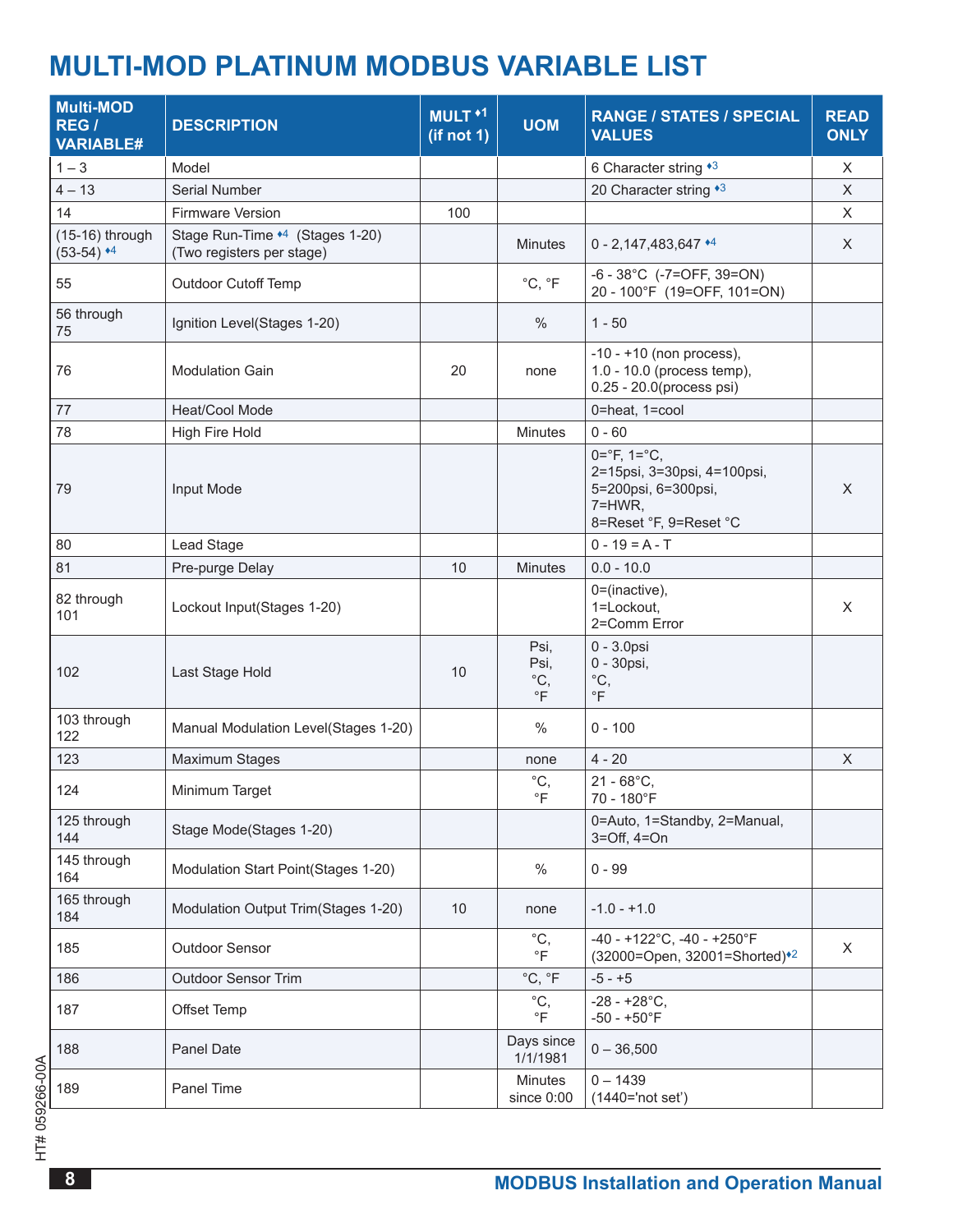| <b>Multi-MOD</b><br>REG /<br><b>VARIABLE#</b> | <b>DESCRIPTION</b>                | MULT <sup>+1</sup><br>(if not 1) | <b>UOM</b>                                         | <b>RANGE / STATES / SPECIAL</b><br><b>VALUES</b>                                                                                   | <b>READ</b><br><b>ONLY</b> |
|-----------------------------------------------|-----------------------------------|----------------------------------|----------------------------------------------------|------------------------------------------------------------------------------------------------------------------------------------|----------------------------|
| 190                                           | <b>Reset Ratio</b>                |                                  |                                                    | $0=1:4$ , $1=1:3$ , $2=1:2$ , $3=1:1.5$ ,<br>$4=1:1.25, 5=1:1, 6=1.25:1,$<br>7=1.5:1, 8=2:1, 9=3:1, 10=4:1                         |                            |
| 191                                           | Lead Stage Rotation Mode          |                                  |                                                    | 0=Manual, 1=Time, 2=Last-On                                                                                                        |                            |
| 192                                           | <b>Periodic Rotation Interval</b> |                                  | <b>Hours</b>                                       | $1 - 999$                                                                                                                          |                            |
| 193                                           | Setback                           | 10                               | Psi,<br>Psi,<br>$^{\circ}{\rm C},$<br>$\circ$ F    | 0 - 7.5psi<br>0 - 75psi,<br>$^{\circ}C,$<br>$\circ$ F                                                                              |                            |
| 194                                           | Set point                         | 10                               | Psi,<br>Psi,<br>$\mathrm{^{\circ}C},$<br>$\circ$ F | 0.0-15.0psi, 0.0-30.0psi<br>0-100psi,<br>-40 to +122 $^{\circ}$ C,<br>-40 to $+250^{\circ}$ F                                      |                            |
| 195                                           | System Run-on                     |                                  | <b>Minutes</b>                                     | 0 to 360                                                                                                                           |                            |
| 196                                           | <b>Standby Delay</b>              |                                  | <b>Minutes</b>                                     | $1 - 60$                                                                                                                           |                            |
| 197 through<br>216                            | Stage Relay(Stages 1-20)          |                                  |                                                    | $0=Off, 1=On$                                                                                                                      | X                          |
| 217 through<br>236                            | Modulation Level(Stages 1-20)     |                                  | $\%$                                               | 0 to 100                                                                                                                           | X                          |
| 237                                           | <b>System Relay</b>               |                                  |                                                    | $0=Off, 1=On$                                                                                                                      | $\mathsf{X}$               |
| 238                                           | <b>System Sensor</b>              | 10                               | Psi,<br>Psi,<br>$^{\circ}C,$<br>$\circ$ F          | 0.0 to 15.0psi,<br>0.0 to 30.0psi, 0 - 100psi,<br>$-40 - +122^{\circ}C$ ,<br>$-40 - +250$ °F<br>(32000 = Open, 32001 = Shorted) *2 | X                          |
| 239                                           | <b>Calculated Target</b>          |                                  | $^{\circ}C, ^{\circ}F$                             | 21 - 122°C, 70 - 250°F                                                                                                             | $\boldsymbol{\mathsf{X}}$  |

#### **Multi-MOD Platinum notes**

- <span id="page-8-0"></span>**♦1** If specified, divide a read value by this to obtain the actual value – Multiply desired value by this before writing .
- <span id="page-8-3"></span>**♦2** For variables that specify them, if a read value is a special value (32000 - 32005), do not divide by 'MULT' .
- <span id="page-8-1"></span>◆3 Strings are packed 2 characters per register, most significant byte first.
- <span id="page-8-2"></span>◆4 Multi-register values are stored *big endian* (first register x 65536 + second register = value).

**note:** All variables are stored as 'Holding Registers' . MODBUS functions

- 'Read Holding Registers' (function code 3),
- 'Write Single Register' (function code 6),
- and 'Write Multiple Registers' (function code 16) are supported .
- **note:** All variables with multiple UOM's depend upon the value of 'Input Mode' to determine which to use. Objects with only °F/°C UOM's default to °F when 'Input Mode' is not temperature.
- **note:** 'Offset Temp', 'Reset Ratio' and 'Calculated Target' are not used
- unless 'Input Mode' is set to 'Reset °F' or 'Reset °C' .
- **note:** When writing to the 'Manual Modulation Level' of a stage, the 'Stage Mode' of that stage will change to 'Manual' .
- **note:** Use the Multi-Mod Platinum Installation and Operation manual for supplementary information .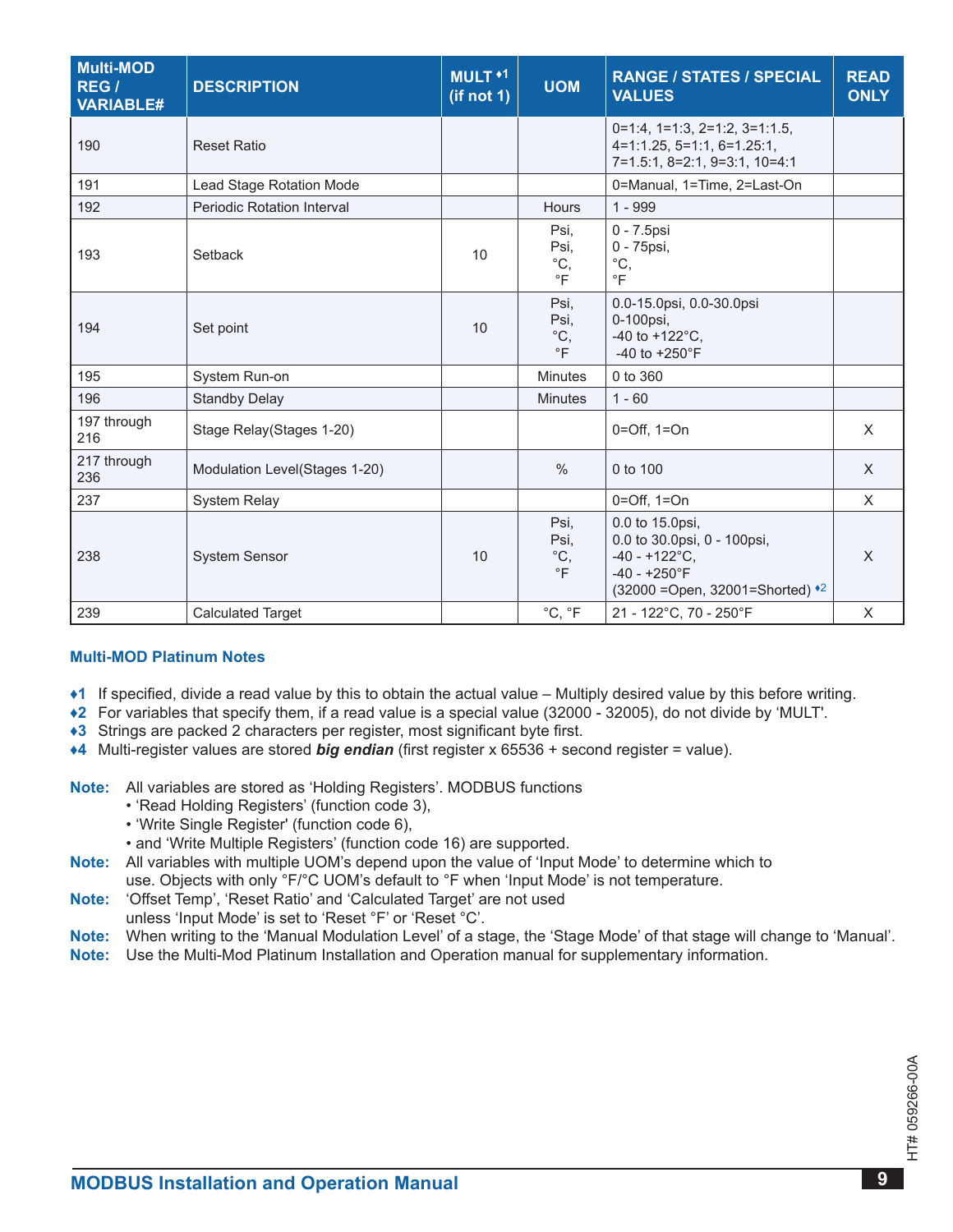### <span id="page-9-0"></span>**MPC PlaTInUM MODBUS VarIaBle lIST**

| <b>MPC REG /</b><br><b>VARIABLE#</b> | <b>DESCRIPTION</b>            | MULT <sup>+1</sup><br>(if not 1) | <b>UOM</b>                   | <b>RANGE / STATES / SPECIAL</b><br><b>VALUES</b>                  | <b>READ</b><br><b>ONLY</b> |
|--------------------------------------|-------------------------------|----------------------------------|------------------------------|-------------------------------------------------------------------|----------------------------|
| $1 - 3$                              | Model                         |                                  |                              | 6 Character string *3                                             | $\boldsymbol{\mathsf{X}}$  |
| $4 - 13$                             | Serial Number                 |                                  |                              | 20 Character string *3                                            | X                          |
| 14                                   | <b>Firmware Version</b>       | 100                              |                              |                                                                   | X                          |
| 15                                   | Vari-Boost Adjustment         | 10                               | none                         | $0.1 - 6.4$                                                       |                            |
| 16                                   | <b>Boost Mode</b>             |                                  |                              | 0=Disabled, 1=Manual,<br>2=Vari, 3=Vari+ESD                       |                            |
| 17                                   | <b>Manual Boost Time</b>      |                                  | <b>Minutes</b>               | $0 - 120$                                                         |                            |
| 18,19                                | <b>Bypass Time</b>            |                                  | <b>Minutes</b>               | $0 - 2,147,483,647$ <sup>*4</sup>                                 | X                          |
| 20                                   | <b>Bypass Mode</b>            |                                  |                              | 0=AUTO, 1=ON                                                      |                            |
| 21                                   | Cycle Length                  |                                  | <b>Minutes</b>               | $10 - 240$                                                        |                            |
| 22                                   | Day Heat Adjustment           |                                  |                              | $0 - 15 = A - P$                                                  |                            |
| 23                                   | Outdoor Day Cutoff            |                                  | °C, °F                       | $-6 - 38$ °C, 20 - 100°F                                          |                            |
| 24                                   | Day Light Saving              |                                  |                              | 0=Enable, 1=Disable                                               |                            |
| 25                                   | Sensor Fault Mode             |                                  |                              | 0=OutputOn, 1=OutputOff                                           |                            |
| 26                                   | <b>System Differential</b>    |                                  | °C, °F                       | $2 - 42^{\circ}$ C, $3 - 75^{\circ}$ F                            |                            |
| 27                                   | Sensor Mode                   |                                  |                              | $0 = ^{\circ}F$ , $1 = ^{\circ}C$                                 |                            |
| 28                                   | Night Heat Adjustment         |                                  |                              | $0 - 15 = A - P$                                                  |                            |
| 29                                   | <b>Outdoor Night Cutoff</b>   |                                  | °C, °F                       | $-6 - 38$ °C, 20 - 100°F                                          |                            |
| 30                                   | <b>Outdoor Sensor</b>         |                                  | °C, °F                       | $-40 - 122$ °C, $-40 - +250$ °F<br>(32000=Open, 32001=Shorted) *2 | $\times$                   |
| 31                                   | <b>Outdoor Sensor Trim</b>    |                                  | °C, °F                       | $-3 - +3$ °C, $-5 - +5$ °F                                        |                            |
| 32                                   | <b>Operation Mode</b>         |                                  |                              | 0=Burner/valve, 1=District Steam                                  |                            |
| 33                                   | <b>Output Relay</b>           |                                  |                              | $0=Off$ , $1=On$                                                  | $\mathsf X$                |
| 34                                   | Panel Date                    |                                  | Days since<br>1/1/1981       | $0 - 36500$                                                       |                            |
| 35                                   | Panel Time                    |                                  | <b>Minutes</b><br>since 0:00 | 0 - 1439, 1440=not set                                            |                            |
| 36 through 91                        | Day/Night Schedules           |                                  | <b>Minutes</b><br>since 0:00 | $0 - 1439$ , 1440=not set                                         |                            |
| 92                                   | Season                        |                                  |                              | 0=Winter, 1=Summer                                                |                            |
| 93                                   | Day/Night Shift               |                                  |                              | 0=To-Day, 1=To-Night, 2=Extend-<br>Day, 3=To-Schedule             |                            |
| 94                                   | System Run-on                 |                                  | <b>Minutes</b>               | $0 - 60$                                                          |                            |
| 95                                   | <b>System Sensor</b>          |                                  | °C, °F                       | $-40 - 122$ °C, $-40 - +250$ °F<br>(32000=Open, 32001=Shorted) *2 | $\mathsf{X}$               |
| 96                                   | <b>System Relay</b>           |                                  |                              | $0=Off, 1=On$                                                     | X                          |
| 97                                   | System Sensor Trim            |                                  | $^{\circ}C, ^{\circ}F$       | $-3 - +3$ °C, $-5 - +5$ °F                                        |                            |
| 98                                   | <b>Thermal Lockout Enable</b> |                                  |                              | $0=$ OFF, $1=$ ON                                                 |                            |
| 99                                   | District Steam Delay          |                                  | <b>Minutes</b>               | $0 - 30$                                                          |                            |
| 100                                  | <b>System Setpoint</b>        |                                  | °C, °F                       | $21 - 122^{\circ}$ C, 70 - 250 $^{\circ}$ F                       |                            |

#### **MPC Platinum notes**

<span id="page-9-4"></span><span id="page-9-1"></span>**♦1** If specified, divide a read value by this to obtain the actual value – Multiply desired value by this before writing .

HT# 059266-00A **♦2** For variables that specify them, if a read value is a special value (32000 - 32005), do not divide by 'MULT' .

<span id="page-9-2"></span>◆3 Strings are packed 2 characters per register, most significant byte first.

<span id="page-9-3"></span>**♦4** Multi-register values are stored *big endian* (first register x 65536 + second register = value) .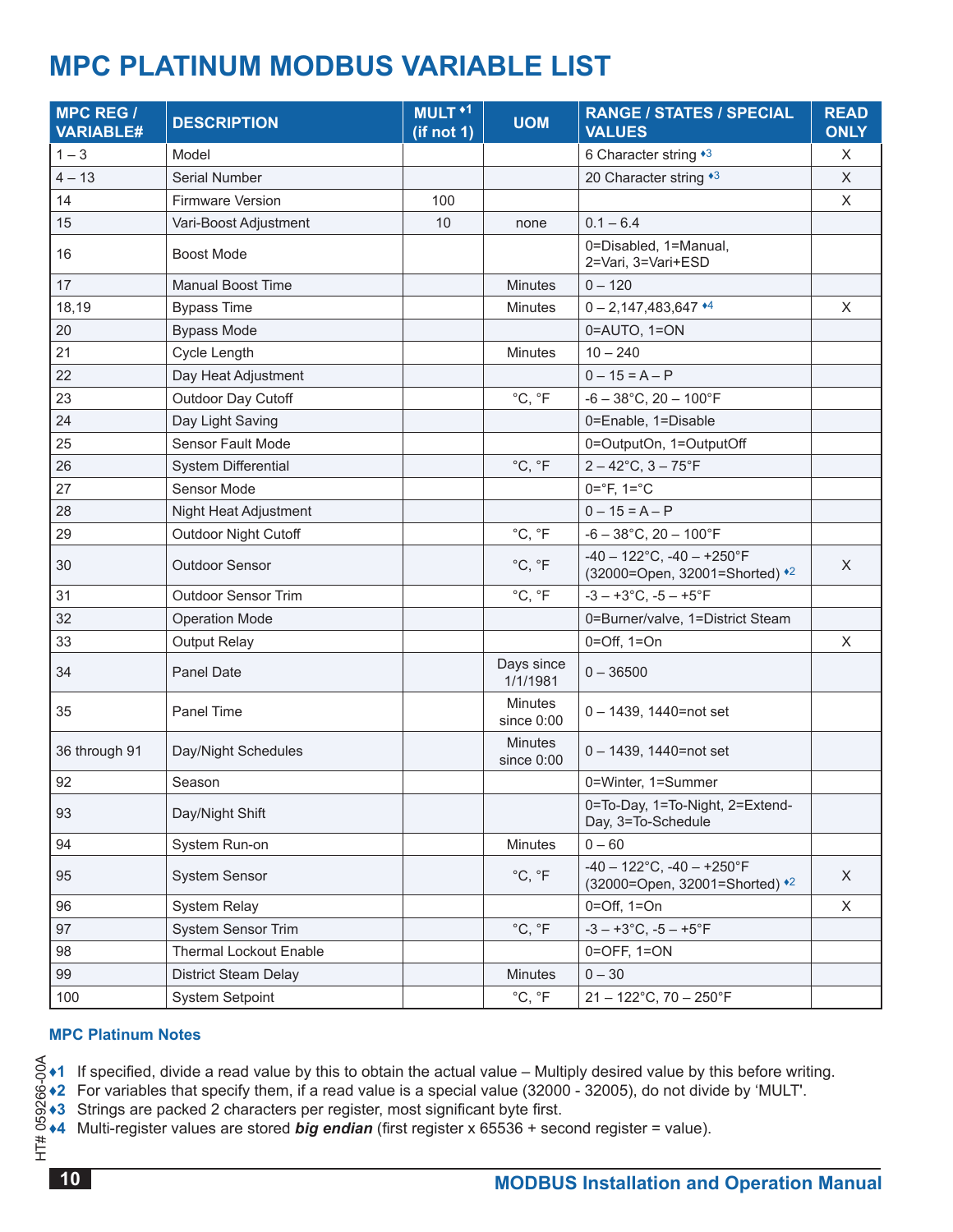- <span id="page-10-0"></span>**Note:** All variables are stored as 'Holding Registers'. MODBUS functions :
	- 'Read Holding Registers' (function code 3),
	- 'Write Single Register' (function code 6),
	- and 'Write Multiple Registers' (function code 16) are supported .
- **note:** All variables with multiple UOM's depend upon the value of 'Input Mode' to determine which to use .
- **note:** Use 'District Steam Delay' when 'Operating Mode' is set to District Steam . Use 'System Setpoint', 'System Differential' and 'Thermal Lockout Enable' when 'Operation Mode' is set to Burner/valve .
- **Note:** Use 'Vari-Boost Adjustment' when 'Boost Mode' is set to Vari-Day or Vari+ESD. Use 'Manual Boost Time' when 'Vari-Boost Adjustment' is set to Manual Boost.
- Note: The MPC Platinum has a schedule, which is 7-days, 4 day/night pairs per day. For example: Register 38 is the first DAY schedule of Monday; Register 39 is the first NIGHT schedule of Monday; Register 46 is the first DAY schedule of Tuesday; Register 47 is the first NIGHT schedule of Tuesday and so on .
- **note:** Use MPC Platinum Installation and Operation manual for supplementary information .

### **MPCQ PlaTInUM MODBUS VarIaBle lIST**

| <b>MPCQ REG /</b><br><b>VARIABLE#</b> | <b>DESCRIPTION</b>                                              | MULT <sup>+1</sup><br>(if not 1) | <b>UOM</b>                                                         | <b>RANGE / STATES / SPECIAL</b><br><b>VALUES</b>                                                             | <b>READ</b><br><b>ONLY</b> |
|---------------------------------------|-----------------------------------------------------------------|----------------------------------|--------------------------------------------------------------------|--------------------------------------------------------------------------------------------------------------|----------------------------|
| $1 - 3$                               | Model                                                           |                                  |                                                                    | 6 Character string *3                                                                                        | X                          |
| $4 - 13$                              | Serial Number                                                   |                                  |                                                                    | 20 Character string *3                                                                                       | X                          |
| 14                                    | <b>Firmware Version</b>                                         | 100                              |                                                                    |                                                                                                              | X                          |
| 15                                    | Vari-Boost Adjustment                                           | 10                               |                                                                    | $0.1 - 6.4$                                                                                                  |                            |
| 16                                    | <b>Boost Mode</b>                                               |                                  |                                                                    | 0=Disabled, 1=Manual,<br>2=Vari, 3=Vari+ESD                                                                  |                            |
| 17                                    | <b>Manual Boost Time</b>                                        |                                  | <b>Minutes</b>                                                     | $0 - 120$                                                                                                    |                            |
| 18,19                                 | <b>Bypass Time</b>                                              |                                  | <b>Minutes</b>                                                     | $0 - 2,147,483,647$ <sup>*4</sup>                                                                            | X                          |
| 20 through 51                         | <b>Boiler Status</b>                                            |                                  | (BTYPE=0)®<br>$(BTYPE=1)$ <sup>®</sup><br>(BTYPE=2)®<br>(BTYPE=3)® | 0=Off, 1=On0=Off, 1=Low,<br>2=High, 0=Off, 1=Low, 2=Med,<br>3=High, 0=Off, 1=Low,<br>2=MLow, 3=Mhigh, 4=High | X                          |
| 52                                    | Boiler Type See "MPCQ Platinum<br>Boiler Type Table" on page 12 |                                  |                                                                    | 0=On/Off, 1=2-Stage2=3-<br>Stage, 3=4-Stage                                                                  |                            |
| 53                                    | <b>Bypass Mode</b>                                              |                                  |                                                                    | 0=AUTO, 1=ON                                                                                                 |                            |
| 54                                    | Cycle Length                                                    |                                  | <b>Minutes</b>                                                     | $10 - 240$                                                                                                   |                            |
| 55 through 86                         | <b>Extension Panel Stage</b><br><b>Communication Error</b>      |                                  |                                                                    | $0 =$ "", $1 = C/E$                                                                                          | X                          |
| 87                                    | Day Heat Adjustment                                             |                                  |                                                                    | $0 - 15 = A - P$                                                                                             |                            |
| 88                                    | Outdoor Day Cutoff                                              |                                  | °C, °F                                                             | $-6 - 38^{\circ}$ C, 20 - 100 $^{\circ}$ F                                                                   |                            |
| 89                                    | Day Light Saving                                                |                                  |                                                                    | 0=Enable, 1=Disable                                                                                          |                            |
| 90                                    | Sensor Fault Mode                                               |                                  |                                                                    | 0=OutputOn,1=OutputOff                                                                                       |                            |
| 91                                    | Sensor Mode                                                     |                                  |                                                                    | $0 = ^{\circ}F$ , $1 = ^{\circ}C$                                                                            |                            |
| 92                                    | <b>Lead Boiler</b>                                              |                                  |                                                                    | See "MPCQ Platinum Boiler<br>Type Table" on page 12                                                          |                            |
| 93 through 124                        | Lockout Input                                                   |                                  |                                                                    | 0=(inactive), 1=L/O                                                                                          | X                          |
| 125                                   | Logic Mode                                                      |                                  |                                                                    | 0-PID, 1-OSS                                                                                                 |                            |
| 126                                   | Last Stage Hold                                                 | 10                               | psi                                                                | $0.0 - 5.0$                                                                                                  |                            |
| 127                                   | Min Runtime                                                     |                                  | <b>Minutes</b>                                                     | $1 - 60$                                                                                                     | 059266-00A                 |
| 128 through 159                       | <b>Boiler Mode</b>                                              |                                  |                                                                    | 0=Auto, 1=Standby, 2=Off, 3=On                                                                               |                            |
| 160                                   | <b>Total Boilers</b>                                            |                                  |                                                                    | $1 - 32 / (BTYPE + 1)$                                                                                       |                            |
| 161                                   | Night Heat Adjustment                                           |                                  |                                                                    | $0 - 15 = A - P$                                                                                             | #LH                        |

HT# 059266-00A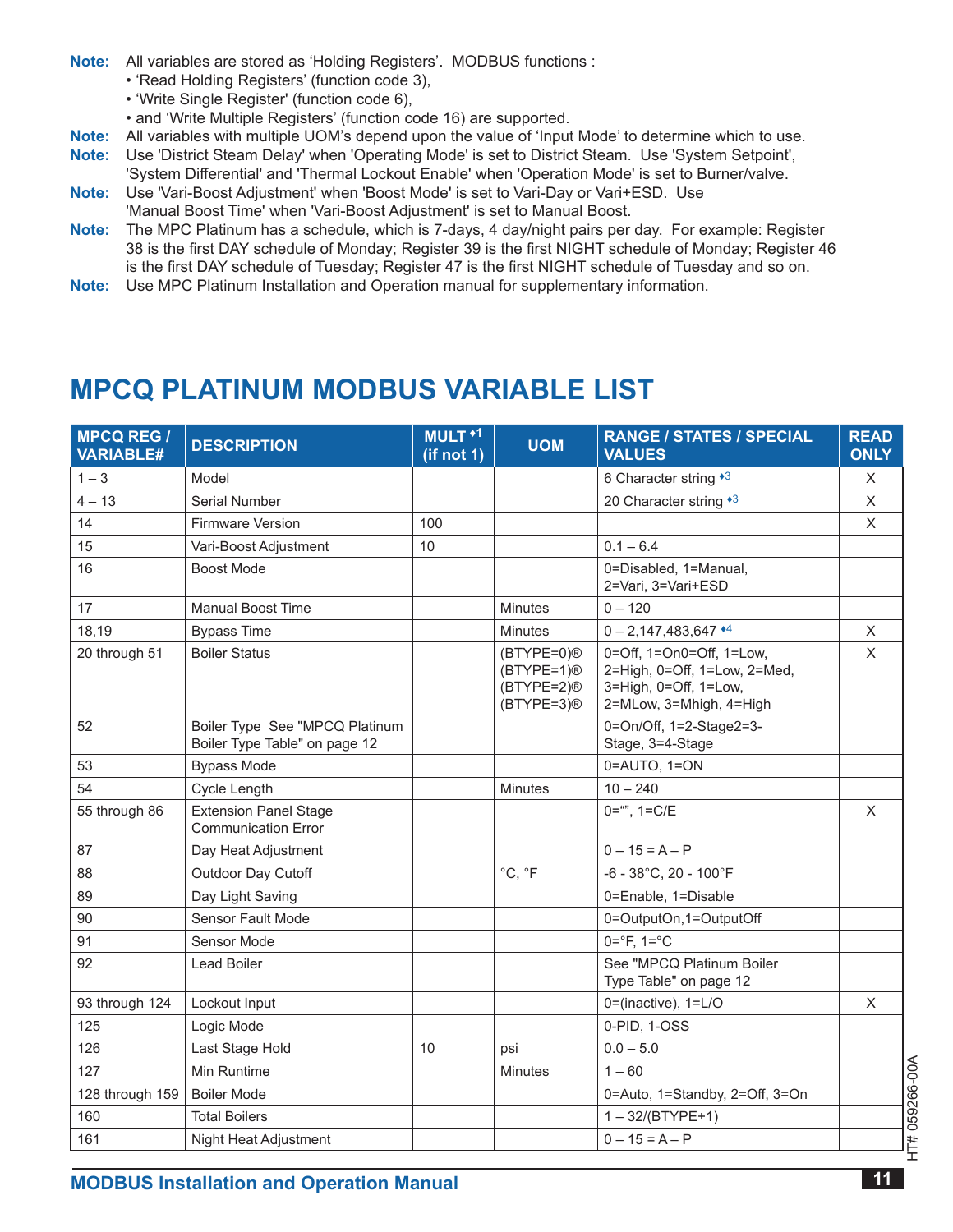| <b>MPCQ REG /</b><br><b>VARIABLE#</b> | <b>DESCRIPTION</b>             | MULT <sup>+1</sup><br>(if not 1) | <b>UOM</b>                     | <b>RANGE / STATES / SPECIAL</b><br><b>VALUES</b>                  | <b>READ</b><br><b>ONLY</b> |
|---------------------------------------|--------------------------------|----------------------------------|--------------------------------|-------------------------------------------------------------------|----------------------------|
| 162                                   | <b>Outdoor Night Cutoff</b>    |                                  | °C, °F                         | $-6 - 38$ °C, 20 - 100°F                                          |                            |
| 163                                   | <b>Outdoor Sensor</b>          |                                  | °C, °F                         | $-40 - 122$ °C, $-40 - +250$ °F<br>(32000=Open, 32001=Shorted) *2 | $\sf X$                    |
| 164                                   | <b>Outdoor Sensor Trim</b>     |                                  | °C, °F                         | $-3 - +3$ °C, $-5 - +5$ °F                                        |                            |
| 165                                   | <b>Operation Mode</b>          |                                  |                                | 0=Cycle, 1=Set Point                                              |                            |
| 166                                   | <b>Panel Date</b>              |                                  | Days since<br>1/1/1981         | $0 - 36500$                                                       |                            |
| 167                                   | Pressure Sensor Trim           | 10                               | psi                            | $-3.0 - +3.0$                                                     |                            |
| 168                                   | Panel Time                     |                                  | <b>Minutes</b><br>since $0:00$ | 0-1439, 1440=not set                                              |                            |
| 169                                   | Purge Delay                    | $\overline{2}$                   | <b>Minutes</b>                 | $0 - 10$                                                          |                            |
| 170                                   | <b>Reaction Time</b>           |                                  | <b>Minutes</b>                 | $1 - 10$                                                          |                            |
| 171                                   | Lead Stage Rotation Mode       |                                  |                                | $0 = Time$                                                        |                            |
| 172                                   | Periodic Rotation Interval     |                                  | <b>Hours</b>                   | $1 - 999$                                                         |                            |
| 173 through 228                       | Day/Night Schedules            |                                  | <b>Minutes</b><br>since $0:00$ | $0 - 1439$ , 1440=not set                                         |                            |
| 229                                   | Season                         |                                  |                                | 0=Winter, 1=Summer                                                |                            |
| 230                                   | Sequence                       |                                  |                                | 0=Lo/Hi/Lo/Hi1=Lo/Lo/Hi/Hi                                        |                            |
| 231                                   | Night Setback Temp             | 10                               | psi                            | $-10.0 - 0.0$                                                     |                            |
| 232                                   | <b>Set Point</b>               | 10                               | psi                            | $0.0 - 30.0$                                                      |                            |
| 233                                   | Day/Night Shift                |                                  |                                | 0=To-Day, 1=To-Night,<br>2=Extend-Day,                            |                            |
| 234                                   | <b>Standby Delay</b>           |                                  | <b>Minutes</b>                 | $1 - 60$                                                          |                            |
| 235                                   | <b>System Pressure Sensor</b>  | 10                               | psi                            | $-5.0 - +35.0$<br>(32000=Open, 32001=Shorted)*2                   | $\mathsf{X}$               |
| 236                                   | System Run-on                  |                                  | <b>Minutes</b>                 | $0 - 60$                                                          |                            |
| 237                                   | <b>System Relay</b>            |                                  |                                | $0=Off$ , $1=On$                                                  | X                          |
| 238                                   | <b>Throttle Range</b>          | $\overline{2}$                   | psi                            | $0.5 - 5.0$                                                       |                            |
| 239                                   | <b>Heat Establish Pressure</b> | 10                               | psi                            | $0.5 - 5.0$                                                       |                            |

#### <span id="page-11-3"></span>**MPCQ Platinum Boiler Type Table**

|               | Boiler Type $ LEAD - Special value (Up to Total Boilers - 1)$                             |  |  |  |
|---------------|-------------------------------------------------------------------------------------------|--|--|--|
| $\Omega$      | $0-31$ $\blacktriangleright$ 'A', 'B', 'C', , 'X', 'Y', 'Z', 'a', 'b', 'c', 'd', 'e', 'f' |  |  |  |
|               | 0 – 15 ► 'AB', 'CD', 'EF', …, 'WX', 'YZ', 'ab', 'cd', 'ef'                                |  |  |  |
| $\mathcal{P}$ | 0 – 9 ▶ 'ABC', 'DEF', 'GHI', , 'STU', 'VWX', 'abc', 'def'                                 |  |  |  |
| 3             | 0-7 ► 'ABCD', 'EFGH', 'IJKL', 'MNOP', 'QRST', 'UVWX', 'abcd', 'efgh'                      |  |  |  |

#### **MPCQ Platinum notes**

- <span id="page-11-0"></span>◆1 If specified, divide a read value by this to obtain the actual value – Multiply desired value by this before writing.
- <span id="page-11-4"></span>**♦2** For variables that specify them, if a read value is a special value (32000 - 32005), do not divide by 'MULT' .
- <span id="page-11-1"></span>**+3** Strings are packed 2 characters per register, most significant byte first.
- <span id="page-11-2"></span>**♦4** Multi-register values are stored *big endian* (first register x 65536 + second register = value) .

**Note:** All variables are stored as 'Holding Registers'. MODBUS functions :

- 
- 'Write Single Register' (function code 6),
- and 'Write Multiple Registers' (function code 16) are supported .

• 'Read Holding Registers' (function code 3),<br>
• 'Write Single Register' (function code 6),<br>
• and 'Write Multiple Registers' (function code<br> **8 Note:** All variables with multiple UOM's depend upo<br> **9 Note:** Use 'Burner Di **Note:** All variables with multiple UOM's depend upon the value of 'Input Mode' to determine which to use.

Use 'Burner Differential' and 'Burner' when 'Output Mode' is set to Burner.

Use 'Valve' when 'Output Mode' is set to Motorized Valve.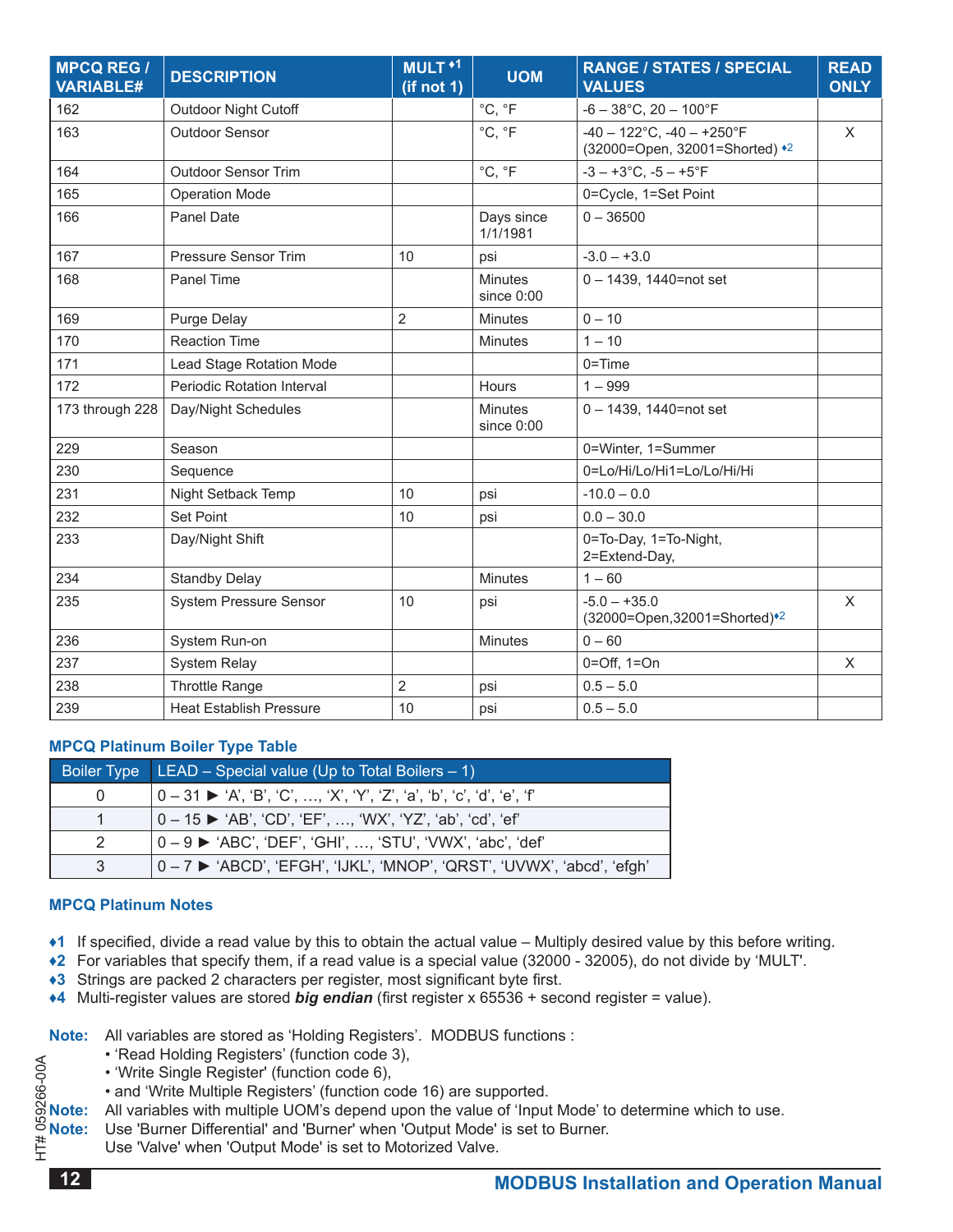- **note:** Use 'Vari-Boost Adjustment' when 'Boost Mode' is set to Vari-Day or Vari+ESD . Use 'Manual Boost Time' when 'Vari-Boost Adjustment' is set to Manual Boost .
- **note:** 'Boiler Status' range changes with 'Boiler Type' . For example: when 'Boiler Type' is set to 0, 'Boiler Status' range is 0 to 1; when 'Boiler Type' is set to 1, 'Boiler Status' range is 0 to 2
- **note:** Use 'Day Heat Adjustment', ' Fast Cycle', 'Night Heat Adjustment', and 'Heat Establish Pressure' if 'Operation Mode' is set to 0 .
- **Note:** Use 'Setback' if 'Operation Mode' is set to 1.
- **note:** Use 'Last Stage Hold', 'Min Runtime', 'Purge', 'Reaction Time', 'Standby Delay' when 'Logic Mode' is set to 0 .
- **note:** Use 'Reaction Time' when 'Lead Stage Rotation Mode' is set to 0 .
- **note:** Use 'Throttle Range' when 'Logic Mode' is set to 1 .
- **note:** Use 'Max Target' when 'Control Mode' is set to 0 .
- **note:** The MPCQ Platinum has a schedule, which is 7-days, 4 day/night pairs per day . For example: Register 38 is the first DAY schedule of Monday; Register 39 is the first NIGHT schedule of Monday; Register 46 is the first DAY schedule of Tuesday; Register 47 is the first NIGHT schedule of Tuesday and so on .
- **note:** Use MPCQ Platinum Installation and Operation manual for supplementary information .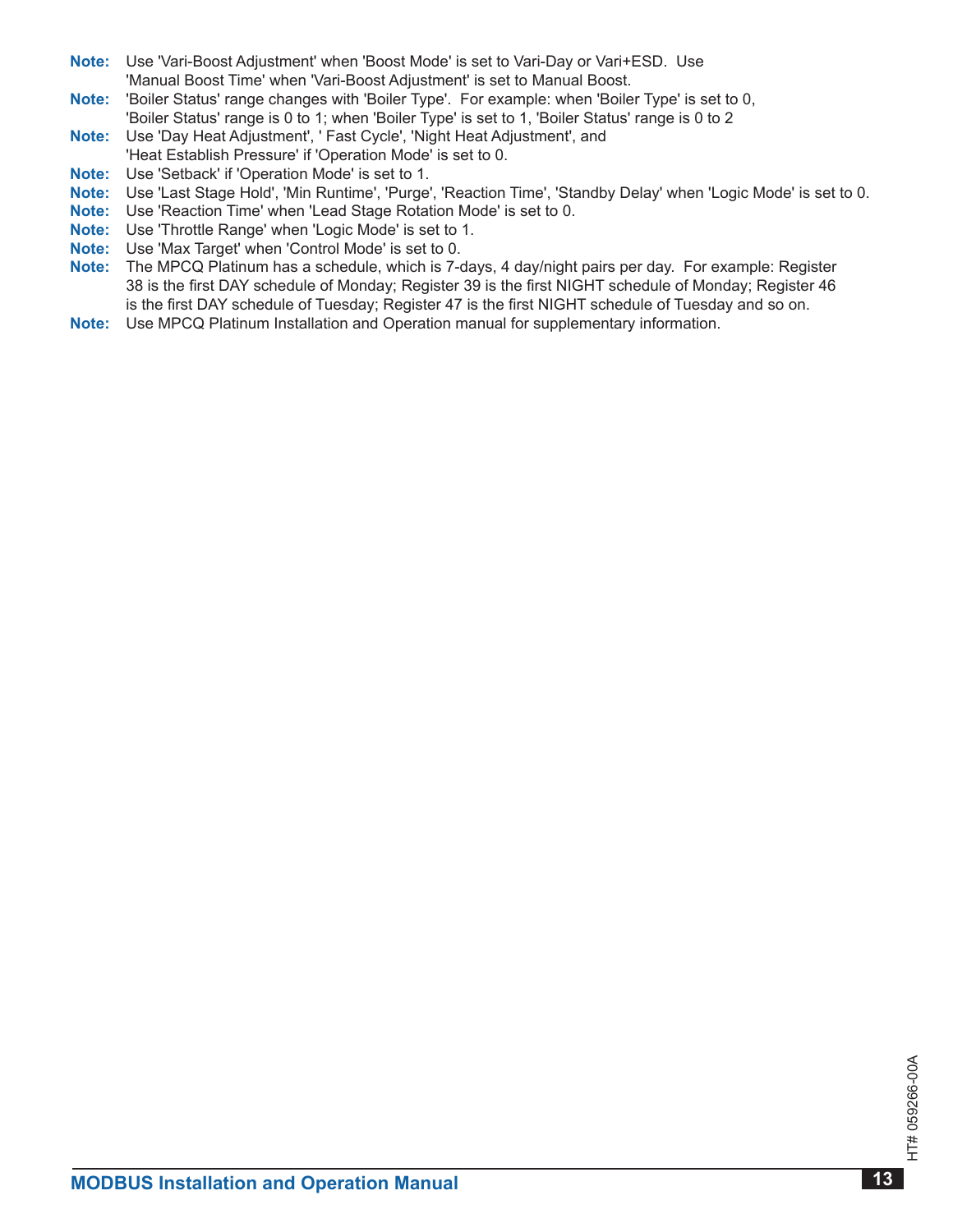## <span id="page-13-0"></span>**SRC PLATINUM MODBUS VARIABLE LIST**

| <b>SRC REG /</b><br><b>VARIABLE#</b> | <b>DESCRIPTION</b>          | MULT <sup>+1</sup><br>(if not 1) | <b>UOM</b>                   | <b>RANGE / STATES / SPECIAL</b><br><b>VALUES</b>                     | <b>READ</b><br><b>ONLY</b> |
|--------------------------------------|-----------------------------|----------------------------------|------------------------------|----------------------------------------------------------------------|----------------------------|
| $1 - 3$                              | Model                       |                                  |                              | 6 Character string *3                                                | X                          |
| $4 - 13$                             | Serial Number               |                                  |                              | 20 Character string *3                                               | X                          |
| 14                                   | <b>Firmware Version</b>     | 100                              |                              |                                                                      | X                          |
| 15                                   | Vari-Boost Adjustment       | 10                               |                              | $0.1 - 6.4$                                                          |                            |
| 16                                   | <b>Boost Mode</b>           |                                  |                              | 0=BoostOff, 1=ManualBoost,<br>2=VariDay, 3=VariDayNight              |                            |
| 17                                   | <b>Manual Boost Time</b>    |                                  | <b>Minutes</b>               | $0 - 120$                                                            |                            |
| 18,19                                | <b>Bypass Time</b>          |                                  | <b>Minutes</b>               | $0 - 2,147,483,647$ <sup>*4</sup>                                    | X                          |
| 20                                   | <b>Burner Status</b>        |                                  |                              | $0=Off, 1=On$                                                        | X                          |
| 21                                   | <b>Bypass Mode</b>          |                                  |                              | 0=Auto, 1=Manual, 2=Bypass                                           |                            |
| 22                                   | <b>Cycle Length</b>         |                                  | <b>Minutes</b>               | $10 - 240$                                                           |                            |
| 23                                   | Valve % at Cutoff           |                                  | $\frac{0}{0}$                | $0 - 100$                                                            |                            |
| 24                                   | Day Heat Adjustment         |                                  |                              | $0 - 15 = A - P$                                                     |                            |
| 25                                   | Outdoor Day Cutoff          |                                  | °C, °F                       | $-6 - 38$ °C, 20 - 100°F                                             |                            |
| 26                                   | Day Light Saving            |                                  |                              | 0=Enable, 1=Disable                                                  |                            |
| 27                                   | <b>Sensor Fault Mode</b>    |                                  |                              | 0=OutputOn, 1=OutputOff                                              |                            |
| 28                                   | Valve % at Freezing         |                                  | $\%$                         | $0 - 100$                                                            |                            |
| 29                                   | Sensor Mode                 |                                  |                              | $0 = ^{\circ}F$ , $1 = ^{\circ}C$                                    | X                          |
| 30                                   | Motor Time                  |                                  | Seconds                      | $120 - 600$                                                          |                            |
| 31                                   | Manual Valve Target         |                                  | $\%$                         | $0 - 100$                                                            |                            |
| 32                                   | Night Heat Adjustment       |                                  |                              | $0 - 15 = A - P$                                                     |                            |
| 33                                   | <b>Outdoor Night Cutoff</b> |                                  | °C, °F                       | $-6 - 38$ °C, 20 - 100°F                                             |                            |
| 34                                   | <b>Outdoor Sensor</b>       |                                  | °C, °F                       | $-40 - 122$ °C, $-40 - +250$ °F<br>(32000=Open,<br>32001=Shorted)*2  | X                          |
| 35                                   | <b>Outdoor Sensor Trim</b>  |                                  | °C, °F                       | $-3 - +3$ °C, $-5 - +5$ °F                                           |                            |
| 36                                   | Valve Off %                 |                                  | $\%$                         | $0 - 100$                                                            |                            |
| 37                                   | <b>Operation Mode</b>       |                                  |                              | 0=Burner/valve,<br>1=District Steam                                  |                            |
| 38                                   | Pause Time                  |                                  | Seconds                      | $0 - 60$                                                             |                            |
| 39                                   | <b>Panel Date</b>           |                                  | Days since<br>1/1/1981       | $0 - 36500$                                                          |                            |
| 40                                   | Panel Time                  |                                  | <b>Minutes</b><br>since 0:00 | 0-1439, 1440=not set                                                 |                            |
| 41                                   | <b>Pulse Close Enable</b>   |                                  |                              | $0 = No$ , $1 = Yes$                                                 |                            |
| 42                                   | Vacuum Pump Relay           |                                  |                              | $0=Off, 1=On$                                                        |                            |
| $43 - 98$                            | Day/Night Schedules         |                                  | <b>Minutes</b><br>since 0:00 | 0-1439, 1440=not set                                                 |                            |
| 99                                   | Season                      |                                  |                              | 0=Winter, 1=Summer                                                   |                            |
| 100                                  | Day/Night Shift             |                                  |                              | 0=To-Day, 1=To-Night,<br>2=Extend-Day, 3=To-Schedule                 |                            |
| 101                                  | <b>System Sensor</b>        |                                  | °C, °F                       | $-40 - 122$ °C, $-40 - +250$ °F<br>(32000=Open,<br>32001=Shorted) *2 | X                          |

HT# 059266-00A HT# 059266-00A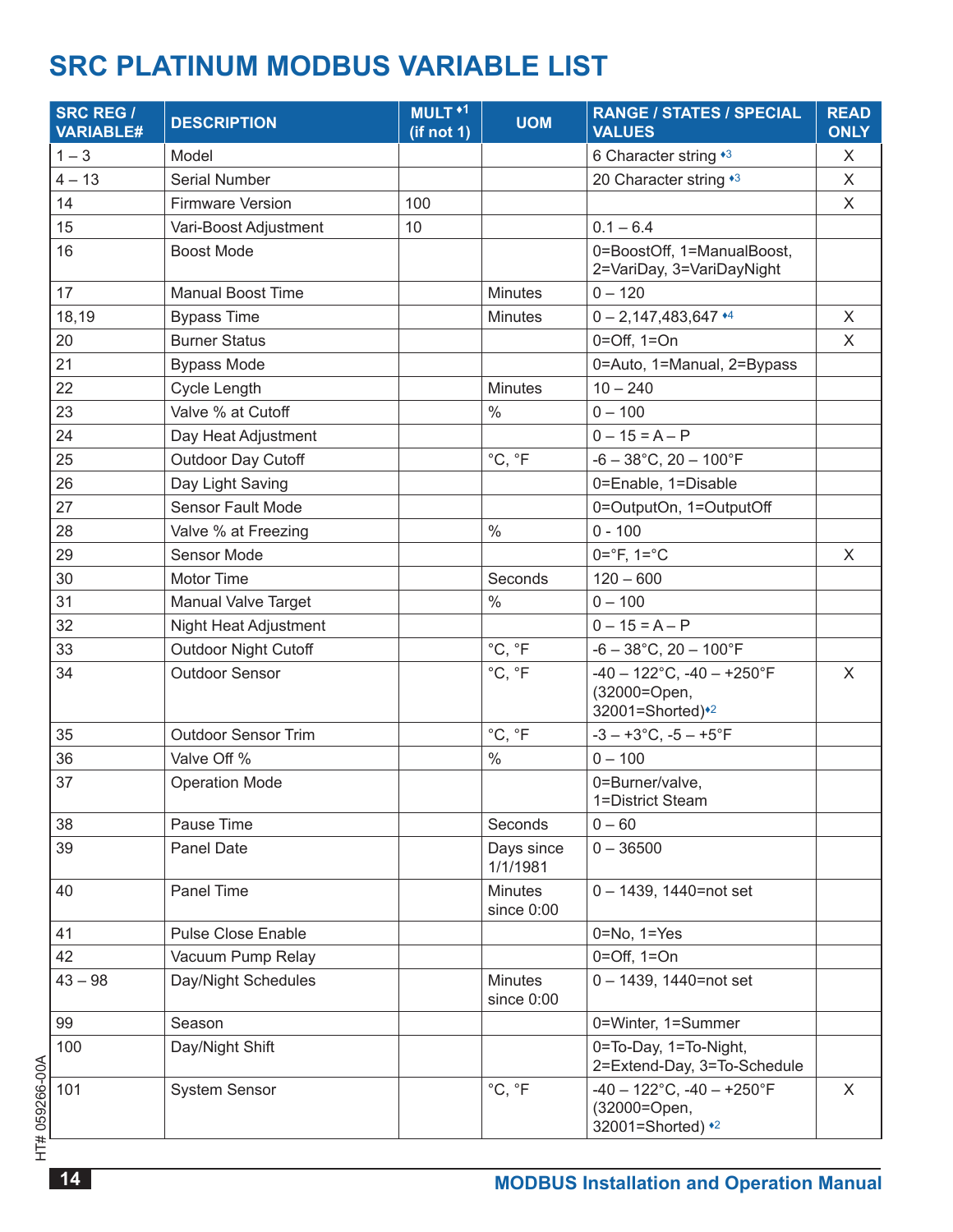| <b>SRC REG /</b><br><b>VARIABLE#</b> | <b>DESCRIPTION</b>          | MULT <sup>+1</sup><br>(if not 1) | <b>UOM</b>     | <b>RANGE / STATES / SPECIAL</b><br><b>VALUES</b> | <b>READ</b><br><b>ONLY</b> |
|--------------------------------------|-----------------------------|----------------------------------|----------------|--------------------------------------------------|----------------------------|
| 102                                  | <b>System Sensor Trim</b>   |                                  | °C, °F         | $-3 - +3$ °C, $-5 - +5$ °F                       |                            |
| 103                                  | <b>Valve Position</b>       |                                  | $\%$           | $0 - 100$                                        | X                          |
| 104                                  | Valve Close Overdrive       |                                  | Seconds        | $0 - 90$                                         |                            |
| 105                                  | Valve Close Trim            |                                  | $\%$           | $0 - 5$                                          |                            |
| 106                                  | Valve Mode                  |                                  |                | 0=Positioning<br>Sensor, 1=Time-Based            |                            |
| 107                                  | Valve Open Trim             |                                  | $\%$           | $0 - 5$                                          |                            |
| 108                                  | Valve Trim                  |                                  | $\%$           | $0 - 20$                                         |                            |
| 109                                  | <b>District Steam Delay</b> |                                  | <b>Minutes</b> | $0 - 30$                                         |                            |
| 110                                  | <b>System Setpoint</b>      |                                  | °C, °F         | $21 - 122^{\circ}$ C, 70 - 250 $^{\circ}$ F      |                            |

#### **SrC Platinum notes**

- <span id="page-14-0"></span>**♦1** If specified, divide a read value by this to obtain the actual value – Multiply desired value by this before writing .
- <span id="page-14-3"></span>**♦2** For variables that specify them, if a read value is a special value (32000 - 32005), do not divide by 'MULT' .
- <span id="page-14-1"></span>◆3 Strings are packed 2 characters per register, most significant byte first.
- <span id="page-14-2"></span>**♦4** Multi-register values are stored *big endian* (first register x 65536 + second register = value) .
- **Note:** All variables are stored as 'Holding Registers'. MODBUS functions :
	- 'Read Holding Registers' (function code 3),
	- 'Write Single Register' (function code 6),
	- and 'Write Multiple Registers' (function code 16) are supported .
- **note:** All variables with multiple UOM's depend upon the value of 'Input Mode' to determine which to use .
- **note:** Use 'District Steam Delay' when 'Operating Mode' is set to District Steam . Use 'System Setpoint', 'System Differential' and 'Thermal Lockout Enable' when 'Operation Mode' is set to Burner/valve .
- **note:** Use 'Vari-Boost Adjustment' when 'Boost Mode' is set to Vari-Day or Vari+ESD . Use 'Manual Boost Time' when 'Vari-Boost Adjustment' is set to Manual Boost.
- **note:** The SRC Platinum has a schedule, which is 7-days, 4 day/night pairs per day . For example: Register 38 is the first DAY schedule of Monday; Register 39 is the first NIGHT schedule of Monday; Register 46 is the first DAY schedule of Tuesday; Register 47 is the first NIGHT schedule of Tuesday and so on .
- **note:** Use SRC Platinum Installation and Operation manual for supplementary information .